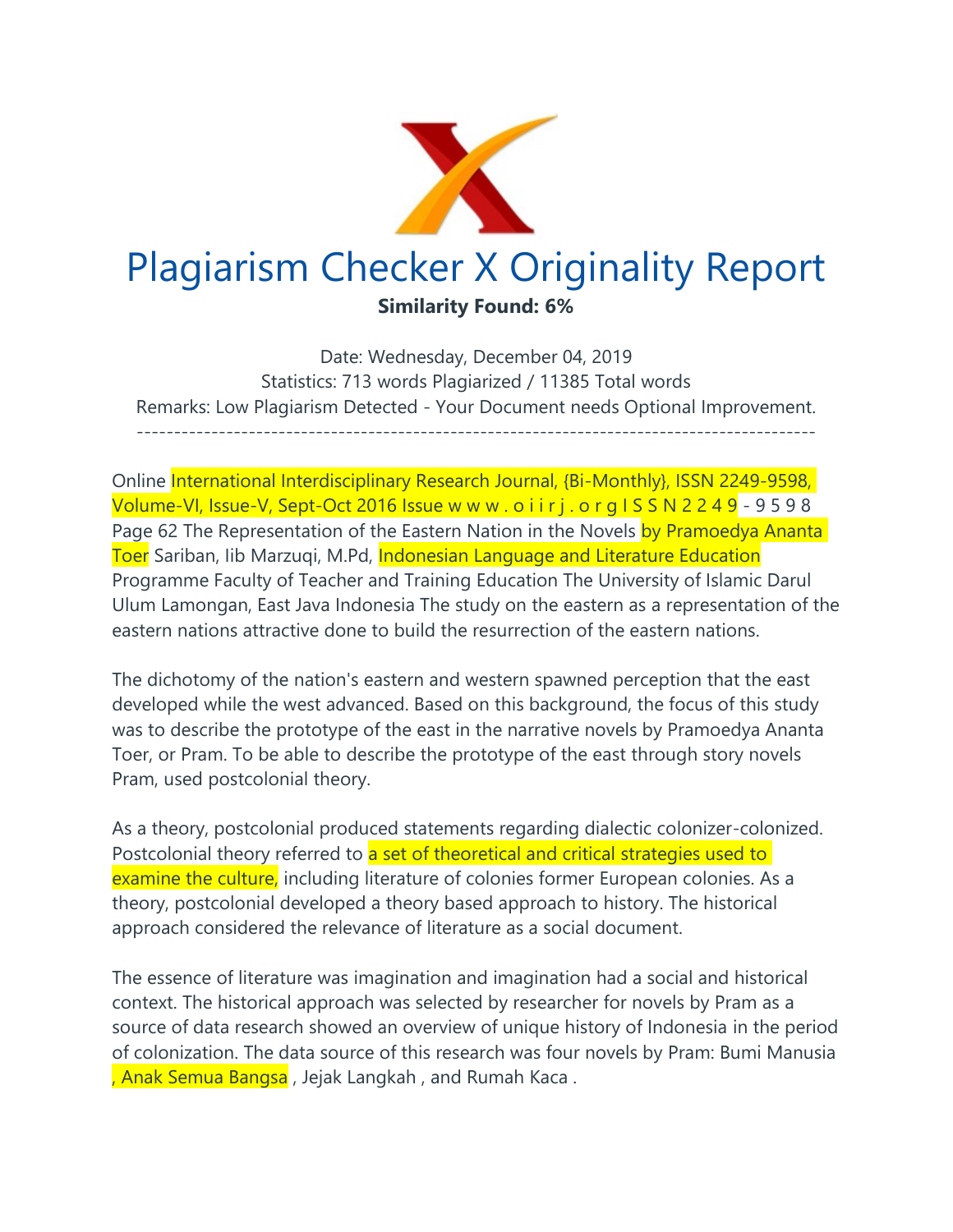Those four novels written by Pram as a colonized people who represent the Eastern nations. The research of operationalization of postcolonial theory in *literary texts* illustrated by efforts to study literary text data that relates to consciousness colonized on the colonizers. The approach of postcolonial studies conducted with qualitative research approach with interpretative methods.

The applicability of qualitative interpretative approach in postcolonial studies is part of cultural studies. The key study of culture was the practice of meaning which was constructed through sign language as the medium of literature. Cultural studies centered on the representation of how the world was constructed to and by us.

The results showed that the nation of Indonesia as a representation of eastern nation has its strengths and weaknesses. The strength of the east was the taste strongly defended his fate on squeezing power of the other party. East had the ability to fight collectively against other parties who threaten east people.

In the post-colonial era like today, this type of behavior was the ability to build area of the eastern nations to equal the west. The second strength was the collective consciousness of the east people to put science as the first perspective in building civilization. Meanwhile, the weakness of eastern nation was a nation that is easily exploited and identity crisis.

East economies with limited knowledge and western utilized for extending the future of western domination. West believe that the east was utilized when the east need help making sense of dependence east continues nourished by the West. The second weakness, eastern nations did not have the confidence.

Defeat the east by the west were indeed caused by the east who always feel the second and western put as the first. The progress of East could only be realized through self-confidence and self-belief that the east commensurated with the west. KEYWORDS: Representation of the Eastern Nations, Novels by Pramoedya Ananta Toer A. INTRODUCTION The view differs between the eastern and the western nations.

That manifests East Asia and western Europe manifests similar binary opposition colonized-colonizers, developed-advanced, and weak-strong. If it is pulled back, the mobilization of the people of Europe to Asia, especially Southeast Asia initiated by the western dokmatisasi in conditioning the east. Discourse built continuously by the West in the scientific studies.

Abstract Online International Interdisciplinary Research Journal, {Bi-Monthly}, ISSN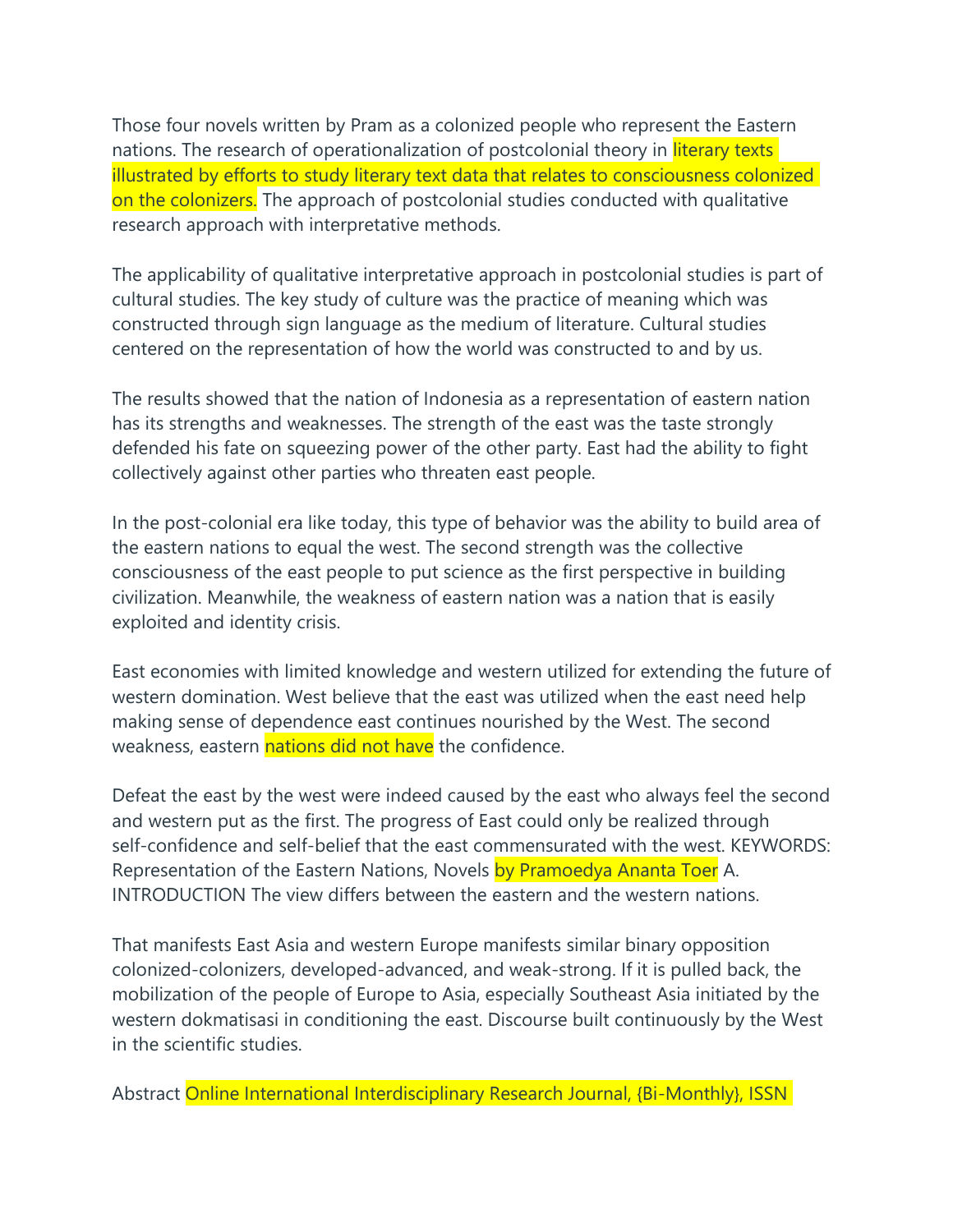2249-9598, Volume-VI, Issue-V, Sept-Oct 2016 Issue w w w . o i i r j . o r g I S S N 2 2 4 9 - 9 5 9 8 Page 63 The core of Western thought which is packed with scientific term it is made frames Eastern people to be always in the grip of the West. The impact studies, known as oriental orientalism made the West to condition the East. Western thought bore a certain view of the Eastern nations.

The worldview that according to Said (2010) gave birth to good judgment and poor self-Easterners. Western view is very useful for the east. By knowing the self-assessment against the East, nations in eastern or Asian knowing his situation. This self-understanding is very useful to build a national identity of Eastern people as a colonized people.

Identity colonized people can be seen from the views of the nation's invaders. This identity is a great asset in the ex-colonial nations in realizing the potential of civilization and nationalism nation. The Awareness of East in building nationalism found in the novels by Pramoedya Ananta Toer (Pram). Pram's works encourage the revival of the East.

Therefore, Pram regarded as the author of the influential in Asia. Pram's reputation internationally can be seen from the awards obtained since 1988: Freedom to Write Award from the PEN American Center, United States; 1989: Award of The Fund for Free Expression, New York, United States; 1995: Award of Wertheim Wertheim Foundation, Leiden, The Netherlands; 1995: Ramon Magsaysay Award Ramon Magsaysay Award Foundation, Manila, Philippines; 1996: UNESCO Madanjeet Singh Prize from UNESCO, Paris, France; 1999 Doctor of Humane Letters from the University of Michigan, Madison, United States; 1999: Chanceller's Distinguished Honor Award from the University of California, Berkeley, USA; 1999: Chevalier de l'Ordre des Arts et des Letters from Paris, France; 2000: New York Foundaion, United States; 2000: Grand Prize Cultural Fukuoka, Japan; 2004: Pablo Centenario Naruda, Republica de Chile (Toer 2006: 537-538). Pram's life is full of controversy. Over the years, Pram as a political prisoner.

He was jailed by the government of the colonial period, the Government of the Old Order and the New Order government. Some prisons once inhabited is Salemba Prison (1965- 1969), Nusakambangan (1969), Buru (1969-1979); Banyumanik Magelang (1979), and declared free on December 21, 1979, though should be required to report to the Jakarta Military Command East twice a week for two years (Toer, 1997: vii).

Pram's works reveal that many Indonesian relations with the occupation is four novels are often referred to as the Buru tetralogy novel. Those four novels are Bumi Manusia, Anak Semua Bangsa , Jejak Langkah , and Rumah Kaca . Novel entitled Bumi Manusia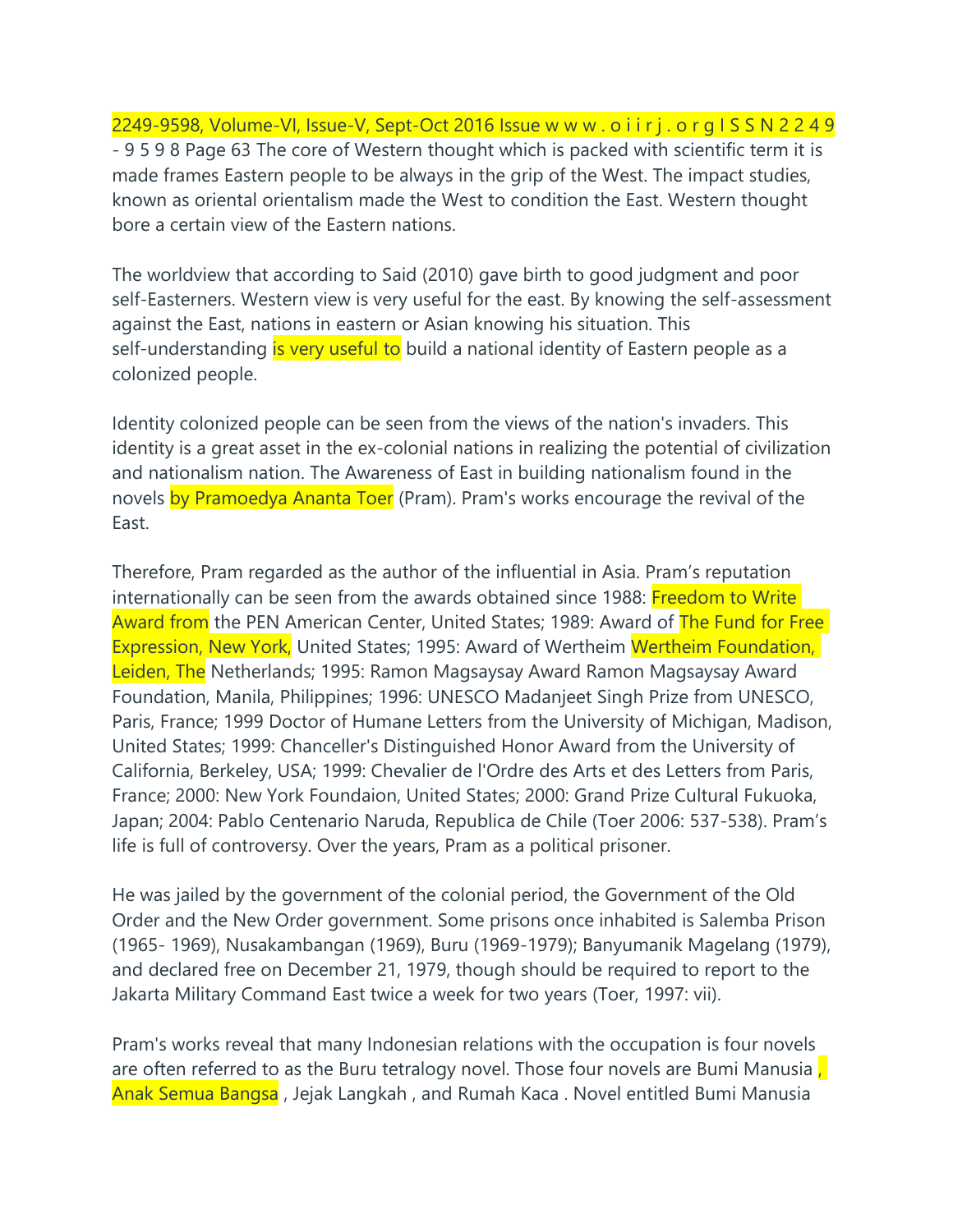describes surrounding the picture of Indonesia in 1898 and 1918, which at that time was a landmark national revival.

Anak Semua Bangsa tells about storytelling character recognition on the environment countrymen. Jejak Langkah tells about the birth of modern indigenous organizations. Rumah Kaca tells about the Dutch East Indies colonial government's efforts in creating human Indies, as colonies, in accordance with the wishes of the colonial state. A study of Pram's creation is relevant with postkolonia theory.

Post-colonial theory is closely linked with colonialism, imperialism, orientalism, and various studies related to power. This theory is a recent development in the study of literary texts. There is a relationship between colonialism and nationalism (Ratna, 2008: 50). Postcolonial analysis is expected to help in the discovery of nationalism awareness in order to sustain the unity of the nation.

This is relevant of using the postcolonialism theory in an effort to build awareness of the colonial peoples nationalism. The relation among colonizer and colonized, and the impact of post-colonial summarized in post-colonial studies. Studies of colonialism is a study that's new to the study of how colonialism applied to a nation. This study has important figures, such as: Edward W.

Said, Homi K. Bhaba, and Gayatri Chakravorty Spivak. The three academics put up the stiff resistance against the Western view that has been mastered Eastern societies. Cultural studies of colonialism attract researchers to analyze the strategies implemented by the colonial government and the phenomenon of colonialism. Therefore, the research by using postcolonial theory be important in uncovering fenome colonialism.

The presence of the invaders West and East to Indonesia can be traced through the causes weakness of the Indonesian people so easily dominated the invaders. The colonization caused by intrinsic factors colonized so that the invaders did power over the Online International Interdisciplinary Research Journal, {Bi-Monthly}, ISSN 2249-9598, Volume-VI, Issue-V, Sept-Oct 2016 Issue w w w . o i i r j . o r g I S S N 2 2 4 9 - 9 5 9 8 Page 64 colonized.

The causes induced by the colonized themselves need to be seen before the analysis of fenomenan occupation. Those facts can be learned in literary document of the east authors. Through four novels: **Bumi Manusia, Anak Semua Bangsa, Jejak Langkah**, and Rumah Kaca Tetralogi Buru , Pram contributes to scientific research in the understanding of the East on dokmatisasi developed by west.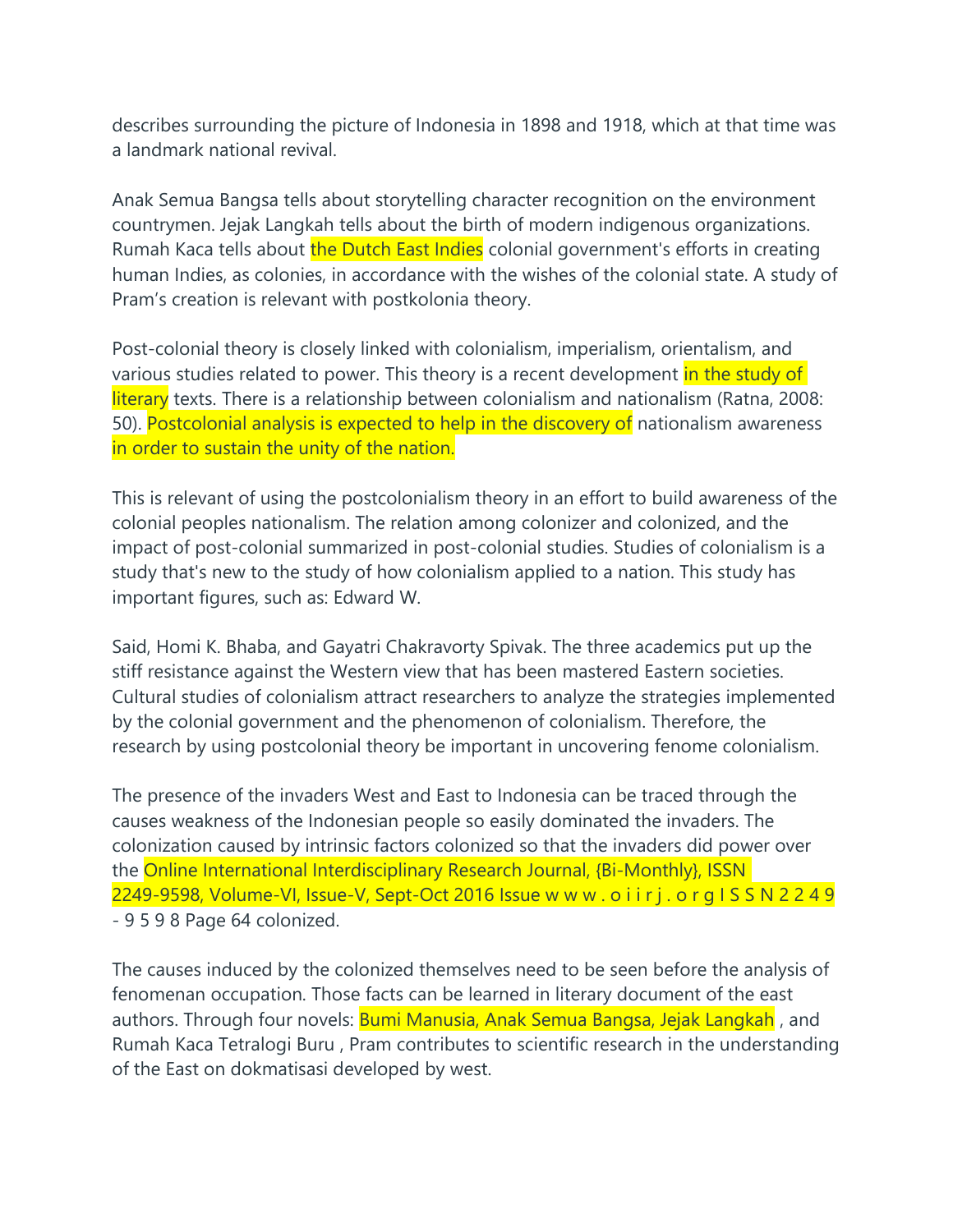In this scientific paper, described the human prototype of Indonesian as a representation of the East in the story novels by Pram. B. THEORY B.1 Postcolonial Relevant theory for use in analyzing a variety of symptoms including literary cultural happening in the countries of former European colonies are modern postcolonial method (Ratna, 2007: 206). Ashcroft et al.

in Ratna (2007: 207) asserts that after the birth of postcolonial theory colonized countries experiencing freedom which includes all the treasures of literature in **countries** that have experienced colonial rule since the beginning of colonization to the present. Walia in Ratna (2007: 206) states that the first postcolonial studies put forward by Frantz Fanontz with his book entitled Black Skin , White Masks , and the Wretched of the Earth (1967). Fanontz develops a meticulous analysis of the impact of psychological and sociological caused by colonization.

Fanontz concludes that through the colonizer-colonized dichotomy, oriental discourse spawned devastating psychological marginalization to colonized people. Fanontz study was continued through the study of Edward W. Said's Orientalism her, Gayatri C. Spivak and Homi K. Bhabha. When postcolonial theory understood as a set of questions about the reality of systematic colonizer-colonized relationship, according to Faruk (2007: 15-17) who developed the idea of Moore-Gilbert (1997), can be formulated to be seven things.

First, the colonized society is a society living in a geographical area occupied, controlled, regulated, controlled and shaped by other societies originating from the geographical area or the other space, especially the people of Europe. Second, the colonized society is a society that thoughts, feelings, attitudes, behaviors, and even her occupied, controlled, regulated, controlled, and controlled by the colonial society through practice, theory and attitude instilled to him by the people of the invaders.

Third, the colonial power over the thoughts, feelings, attitudes and behavior of colonized populations may be stronger and last longer than his control over geographic regions colonized populations, can continue even after the occupiers relinquish its control over the geographical area. Fourth, the colonial power over the thoughts, feelings, attitudes and behavior of colonized populations that can be embedded so deep that retains its influence even when the colonized people were attempting to free himself from it.

Fifth, The strength and depth of the influence of the colonial power over the thoughts, feelings, attitudes and behavior of colonized due to the strategy of planting power kamuflative and manipulative uses, which among other things can turn power into as if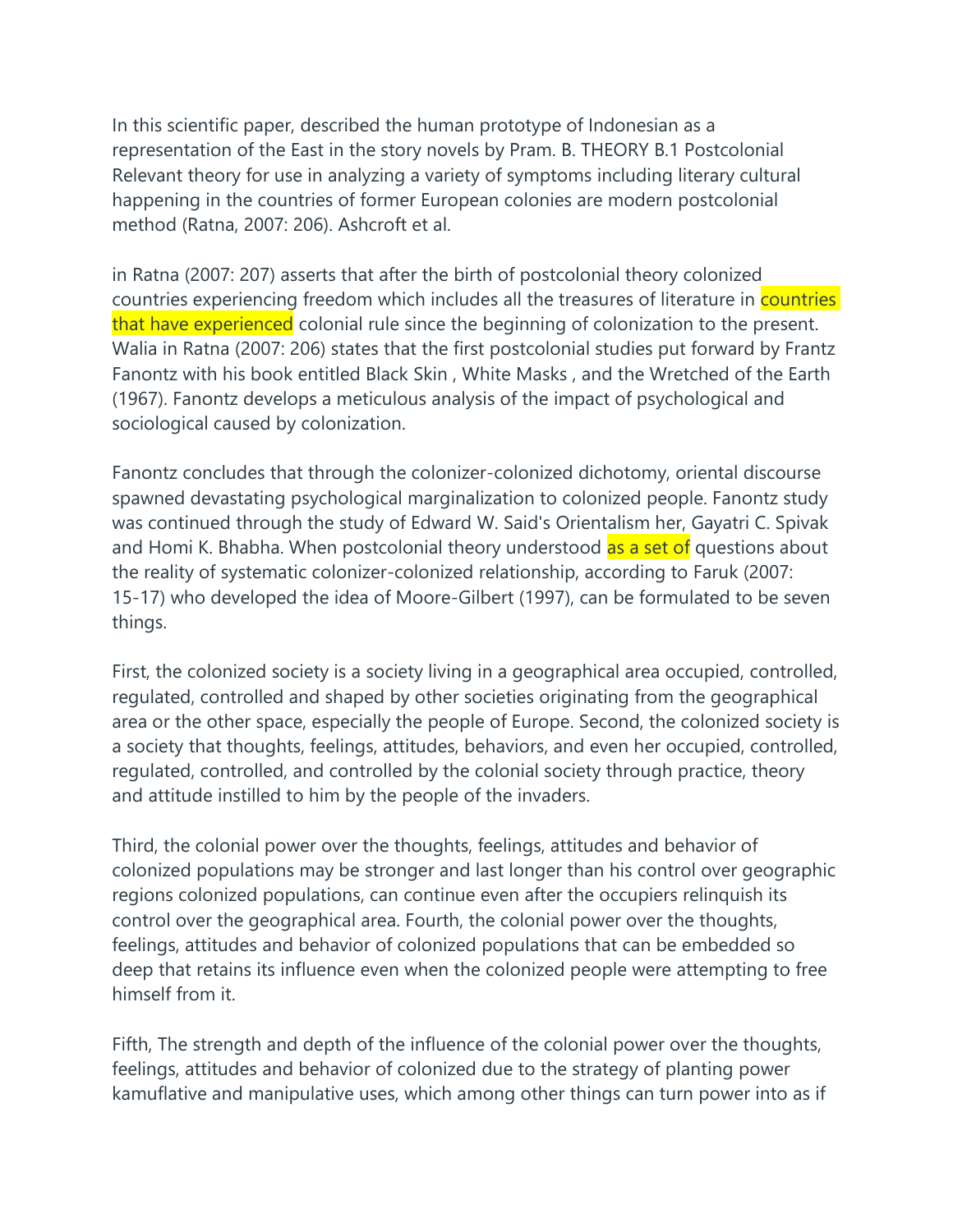goodness and strategies planting powers that form a configuration practice, theory, and attitudes, as well as in terms of transformative strategy to transform into something else.

Sixth, the conditions and trends in over mainly appeared historically in the case of people colonized or ever colonized by the European community for the people of Europe succeeded in developing technologies and strategies are very effective power since the XIX century. Seventh, how strong the influence of the colonial power of the space of thoughts, feelings, attitudes and behavior of colonized populations have never fully understood and thus controlled by the invaders .

This reality, make always also open opportunities for the colonized to play the colonial powers in ways that are unpredictable and often incomprehensible or even surprising the invaders themselves. Postcolonial theory considered relevant in cutting-edge research. Cultural studies of colonialism attracted the attention of researchers in analyzing the strategy adopted by the colonial government, the phenomenon of colonial and indigenous resistance to colonial rule.

Research by using postcolonial theory be important in unraveling the phenomenon of colonialism in Indonesia, because Indonesia is a former colony. By utilizing postcolonial theory, researchers can explain: colonial strategy to dominate the colonized **Online** International Interdisciplinary Research Journal, {Bi-Monthly}, ISSN 2249-9598, Volume-VI, Issue-V, Sept-Oct 2016 Issue w w w . o i i r j.

 $o$  r g I S S N 2 2 4 9 - 9 5 9 8 Page 65 people, the phenomenon of colonized people's behavior as a result of colonial and colonized resistance against colonial nationalism in the form of consciousness. Postcolonial theory is built on the paradigm of cultural studies which is an offshoot of postmodernism. The paradigm of **postcolonial theory** states that the colonizers and the colonized has a different culture.

Therefore, the nation's point of view different from the way the invaders colonized people. The birth of postcolonial theory studies triggered Edward Said in Orientalism, which is how the West viewed Eastern nations according to Westerners perspective. In postcolonial theory, there are concepts of how the colonial or Western nations see colonized or Eastern nations. Orientalism has three terms.

First, Orientalism is everything done by orientalists who teach, write, or research on East Asia. This group included is a philologist, sociologist, historian and anthropologist. Second, Orientalism is a style or way of thinking that is based on an ontology and epistemology differences between West and East.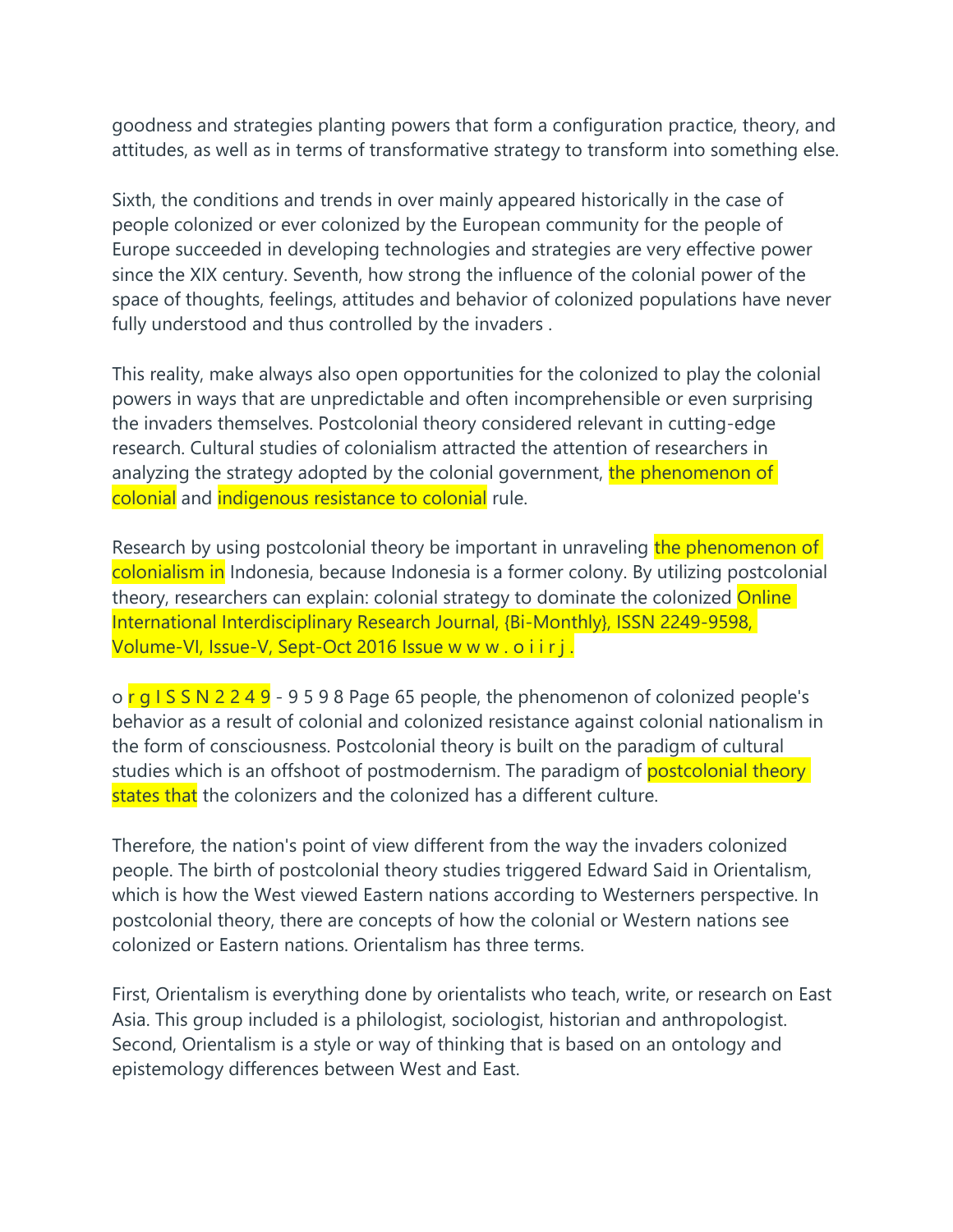The views in this sense is how the West sees the East about: the people, habits, thoughts and way of life. Third, orientalism is a joint institute to cooperate with East Asia. Institutions during the colonial and thereafter at around the end of the nineteenth century was used as the power to dominate, rebuild, and to have power over East Asia (Clifford, 1988: 259). Core postcolonial paradigm is the power must be resisted. To be in existence, the weak shall provide resistance to strong.

East in order to become the East, the East should provide resistance to the West. In order not to continue to be colonized, oppressed should provide resistance against the invaders. Forms of conflict colonizer and colonized is widely represented in literary works written during and after the colonial period.

The opposition between the West and the East are represented in conflicts portrayed in literature. Conflict in literature is always there. Budiman (in Herfanda, et al [ed.], 2003: 114) observed that literature always have the space to express conflicts with the cultivation of particular causing meaning to readers .

Faruk (2007: 14-18) sorting postcolonial studies into three things. These three things are postcolonial as a theory or postcolonial theory, the relationship of theory with reality to produce statements regarding dialectic colonizer-colonized, and methods or operations of postcolonial theory.

Postcolonial theory according to Faruk (2007: 14-15) who developed the theory Makaryk, Aschroft, Tiffin, divided into four categories. First, the post-colonial or post-colonial theory is a term for a set of theoretical and critical strategies used to examine the culture (literature, politics, history, and so on) from colonies of European countries and relationships Country with the rest divided world.

Although it does not have the flow and methods are single, theories of post-colonial that share a common assumptions as follows: (a) to question the negative effects of what are considered to be beneficial imperial power that such statements about the gifts of civilization, the literary heritage of the English, and etc; (b) to raise issues such as racism and exploitation, and (c) to question the position of the subject of colonial and post- colonial (Makaryk: 1993).

Secondly, postcolonial theory involves a discussion of the various types of experiences such as migration, slavery, oppression, resistance, representation, diversity, race, gender, place, and responses to the discourse of the great influence of the imperial powers of Europe such as history, philosophy, linguistics and experience basic in speaking and writing with which the whole of the above manifests. The sense various kinds.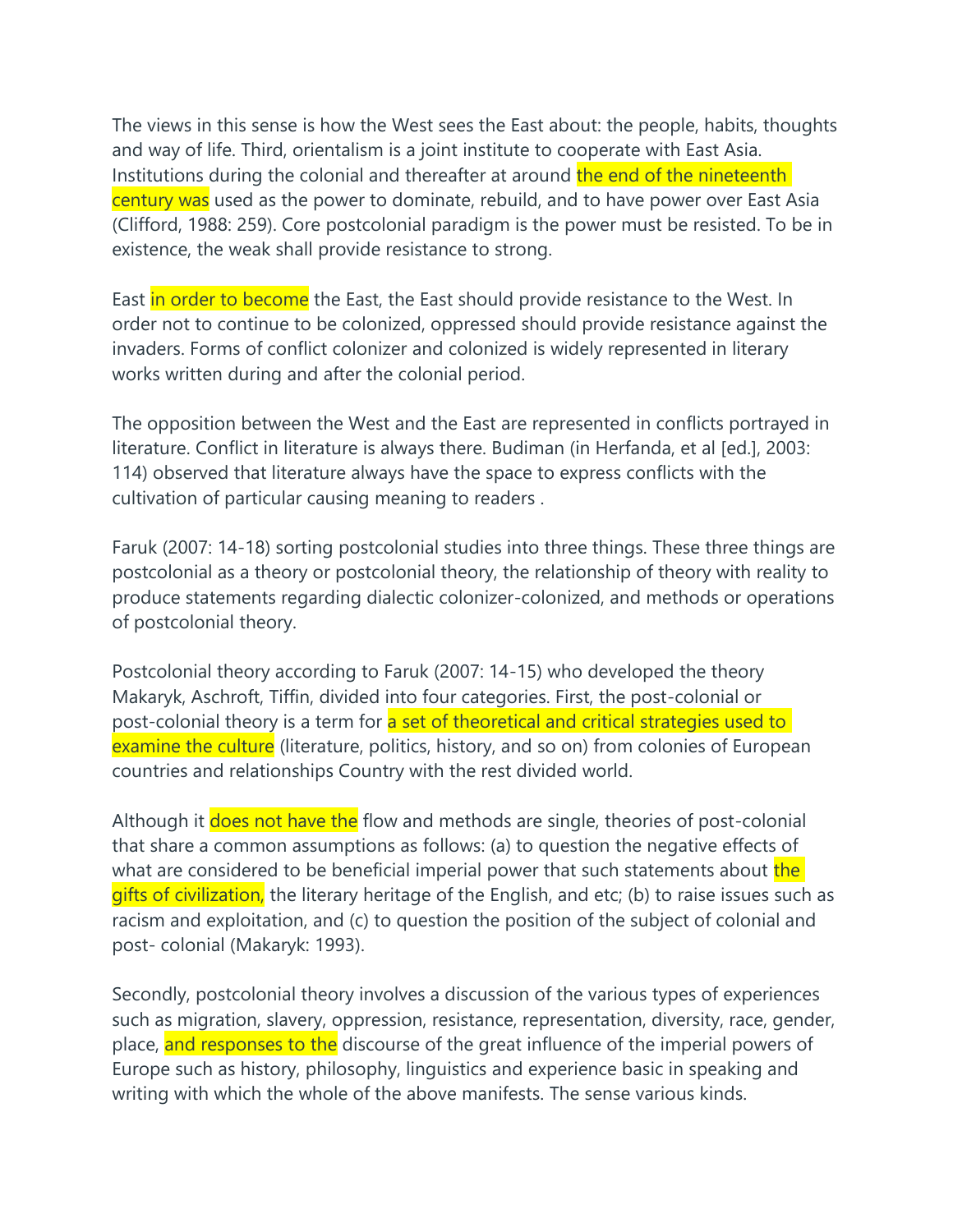Nevertheless, the studies are based on the fact histopris European colonialism and the effects of various materials generated by colonialism. With such understanding, postcolonial theory does not refer to any form of marginality that is not related to the historical process of colonialism (Aschroft, Cs.:1995).

Third, postcolonial theory includes three possible options, namely: (a) the cultural communities who have experienced European colonization, either the effects of colonization still going on at the time of Theory of post-colonial and the possibility of its transformation into forms called neocolonialism ( internal and global), (b) respons of resistance or counter-discourse of colonized populations as well as others against colonialism, without losing attention to the possibility of ambiguity or ambivalence, and (c) all forms of marginality that caused by all forms of capitalism (Lo and Tiffin : 998).

Online International Interdisciplinary Research Journal, {Bi-Monthly}, ISSN 2249-9598, Volume-VI, Issue-V, Sept-Oct 2016 Issue w w w . o i i r j . o r g I S S N 2 2 4 9 - 9 5 9 8 Page 66 Fourth, the theory of postcolonial theory (Said: 1993) is a set of ideas that directing attention to researcher on the relationship between culture and imperialism.

Imperialism is defined as the practice, theory, and the attitude of a metropolitan center that controls a distant region with colonialism, namely the construction of settlements in territories distant, as one consequence is almost always necessary. B.2 Orientalism Perspective west to east bore the study of Orientalism. In Orientalism, the subjective views of the nation's dominant colonizers. The dominance of the invaders must be balanced against the colonial powers.

Colonized people also have the same right to provide insight into the nation's invaders. The views colonizers against the colonized an area of orientalism. View of the colonized against the occupiers is a region of postcolonialism. Therefore, postcolonialism birth triggered by the birth of orientalism. Orientalism and postcolonialism boils down to power. Orientalism see how the invaders colonized master.

Postcolonialism see how colonized conduct resistance against the colonial power. If Orientalism is the dominance of colonial powers, postcolonialism more on how to overcome the domination of colonizing or colonized colonial powers. If Orientalism is a tool to master invaders colonized, postcolonialism as a colonized tool to free themselves from the invaders.

Ratna (2008: 110) noted that studies of Orientalism paradigm Gramscian and Foucaultian the strategy of power. Gramsci's theory of hegemony which is famous with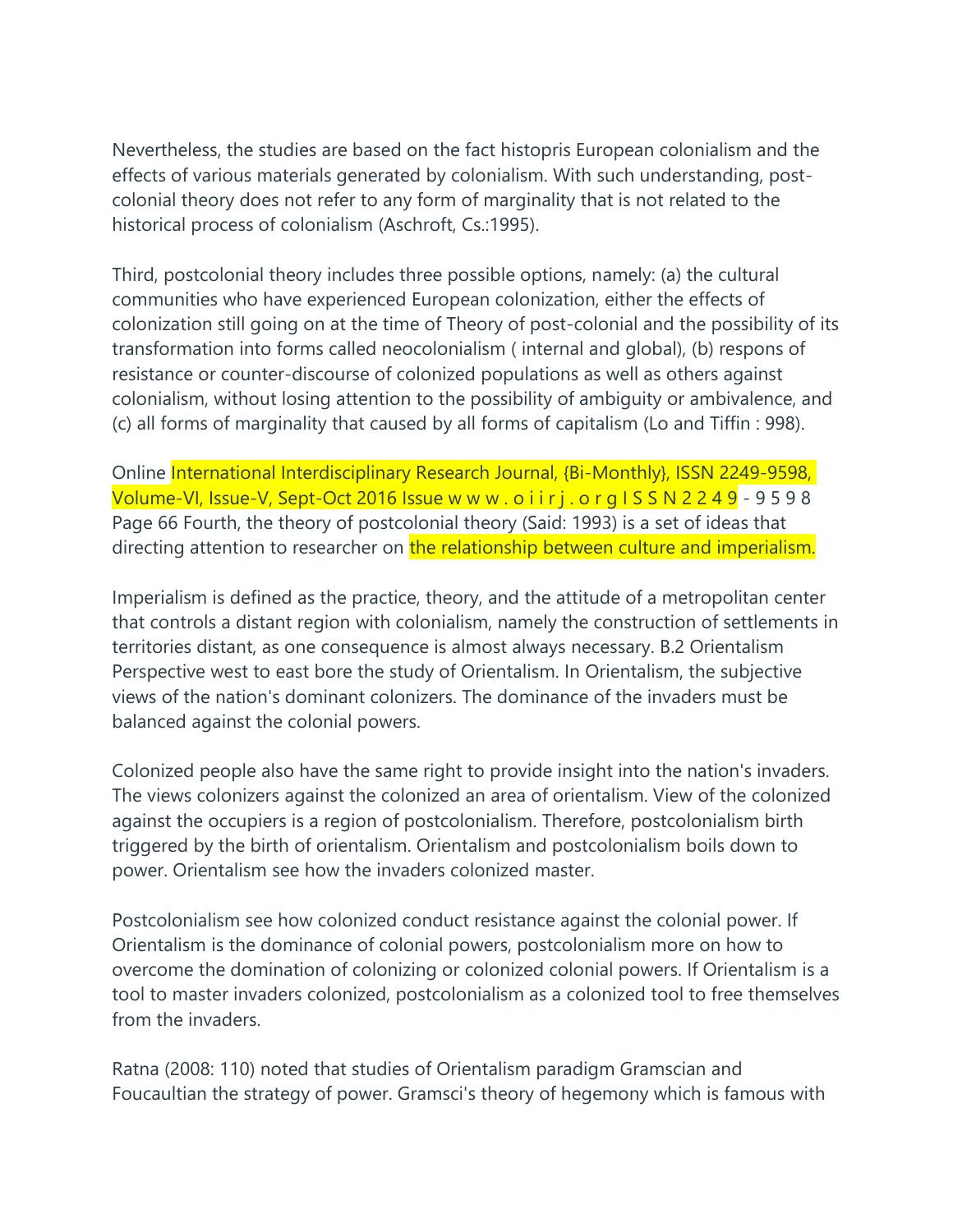strong belief that domination over the weak can be done through ideology while Foucault believes that knowledge is power tools. Thus, awakened by a variable power of ideology and science.

Paradigm adopted by postcolonial is there is a binary opposition between the strong and the weak. Strong parties dominate the weak. Geographically, Western countries are strong whereas the eastern countries is weak, then it came to pass that the West into an Eastern nation colonizers and colonized people. The colonialism awareness resulted community or nation colonized East (orient) providing resistance to colonial or the West (Occident).

Orientalism and postcolonialism are two sides of the counter currency. Judging from the function and purpose, as if the Orientalist discourse paradoxically contrary to the postcolonial discourse. Orientalist discourse is discourse that represents the ideological system of the West in relation to its function to embed its hegemony against the East.

In contrast, postcolonial discourse is discourse that represents the ideological system to cultivate an understanding of the east as well as providing a new self-image of the eastern nation over the western hegemony. Nations occupiers had a view according to the perspective of the colonized people. The occupiers' view is not entirely true in understanding the colonized people. The views f colonizers against the colonized politically charged for colonized mastery.

The Meaning of nations different with states in this context. Nation refers to the formation of political and cultural representation system where national identity is constantly reproduced as an act of citizens of the nation. Barker (2005: 26) pairs the state and the nation. The nation-state is an apparatus of political and symbolic form that has the dimension of time.

Political structures continue living and changing. Symbolic form of national identity continues to create ideas, continuity and tradition. Therefore, every nation has a national identity. This national identity laid the foundation of the nation views. Because of their distinct identities, their view is different.

The view of the western nations as colonial certainly different from the views of eastern nation as colonized. The view that has led to the influence of power relations between nations. In the colonial history of the world, the nation's colonial empire marked western imperialism began Spanish, Portuguese, French, English, Dutch, and American.

These nations have tremendous influence with nations colonies in Africa and Asia. Their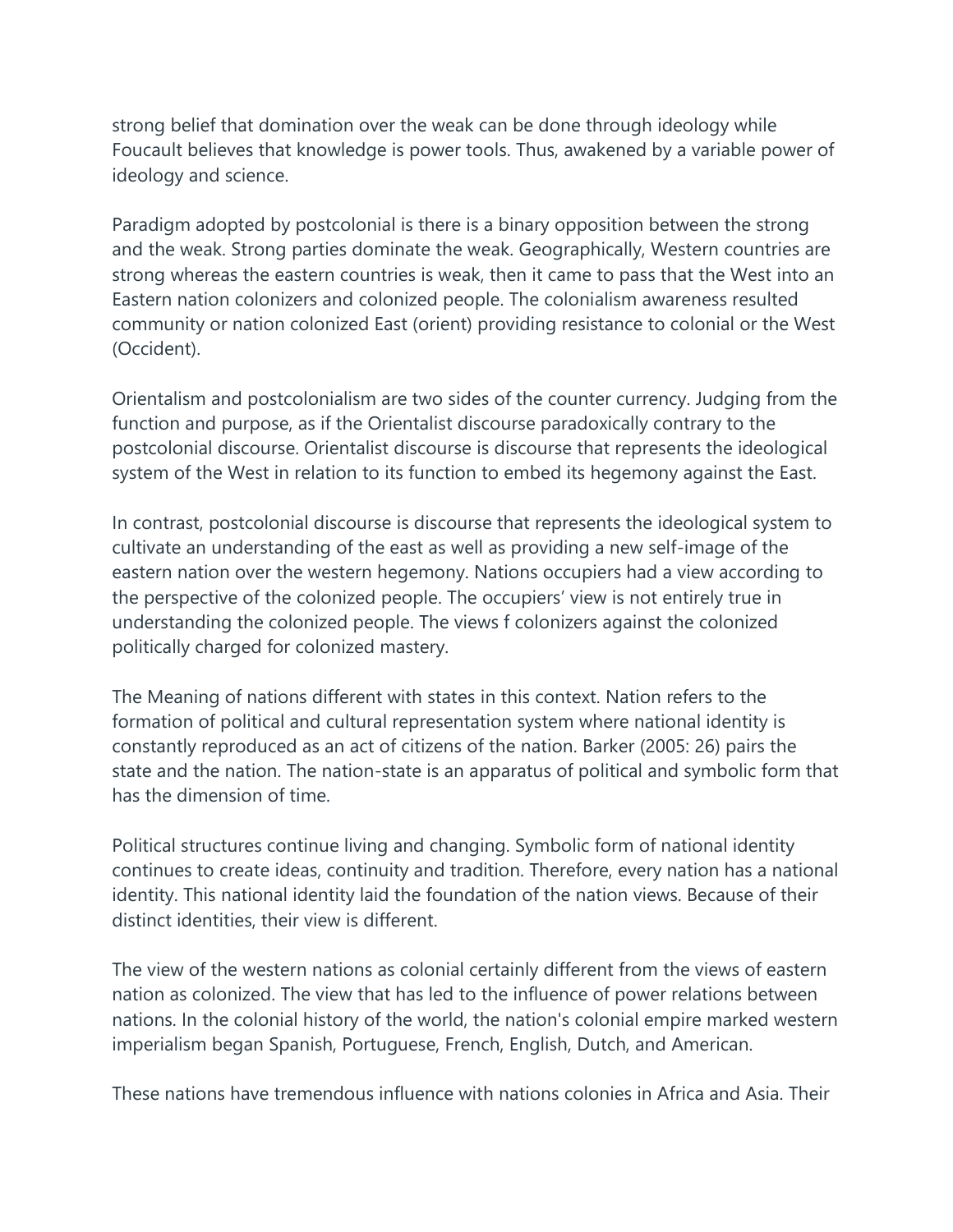influence on Eastern nation continues to the present day. Online International Interdisciplinary Research Journal, {Bi-Monthly}, ISSN 2249-9598, Volume-VI, Issue-V, Sept-Oct 2016 Issue w w w . o i i r j . o r g  $1 S S N 2 2 4 9 - 9 5 9 8$  Page 67 Western nations have a view of the eastern nations based on the perspective and interests of western nations.

Picture of the east by the west is based on the interests of the west to the East. The study of the nation's eastern (orient) or orientalism thus lead to the interests of western powers on the east. Orientalism is the knowledge of the eastern world that puts everything based east in school subjects, courts, prisons, or handbooks for the purpose of research, assessment, judgment, discipline, or rule on it (Said, 2001: 52).

Therefore, Orientalism is a way of writing, knowledge, and studies are made regularly and oriented in an effort to dominate by the imperatives, perspectives and ideological biases, which are considered suitable for the East. East taught, researched, regulated and assessed by means of a particular characteristic or western ways (Said, 2001: 263).

Assessment west to east with the western perspective due to the helplessness of the east towards the west. Strength plays an important role in this regard. Orientalism is thus a form of control over the west to the east. Therefore, Said (2001: 265) states that Orientalism is a political doctrine that is set to the east, since Eastern is weaker than the west.

Orientalism because it shows how east is weak in the eyes of the west. The Said's analysis (2001: 267-268) on the writings of western authors show that the perception of the west to the east are considered as people who had to be helped by western to grow since 1870 until the early twentieth century.

Western writers who write about the east as Renan and Marx in the field of ideology; Lane and Sacy in the field of intellectual; and Flaubert and Nerval in the field of fiction, look The East as the area that needs attention reconstruction and even redemption of the west. East was created as an isolated area of the current European progress in the sciences, arts, and commerce.

All values of the East whether good or bad appears to be a function of the West's interests to dominate the East. Said in Ratna (2007: 216) divides oriental studies into three categories. The three categories of oriental studies are (1) as a solely academic study, (2) as an attempt to gain power, (3) as an effort to create a self-image, as a center, by creating a dichotomy latency. This study is the western classical tradition that studied an area by using methods that exist in the eastern region.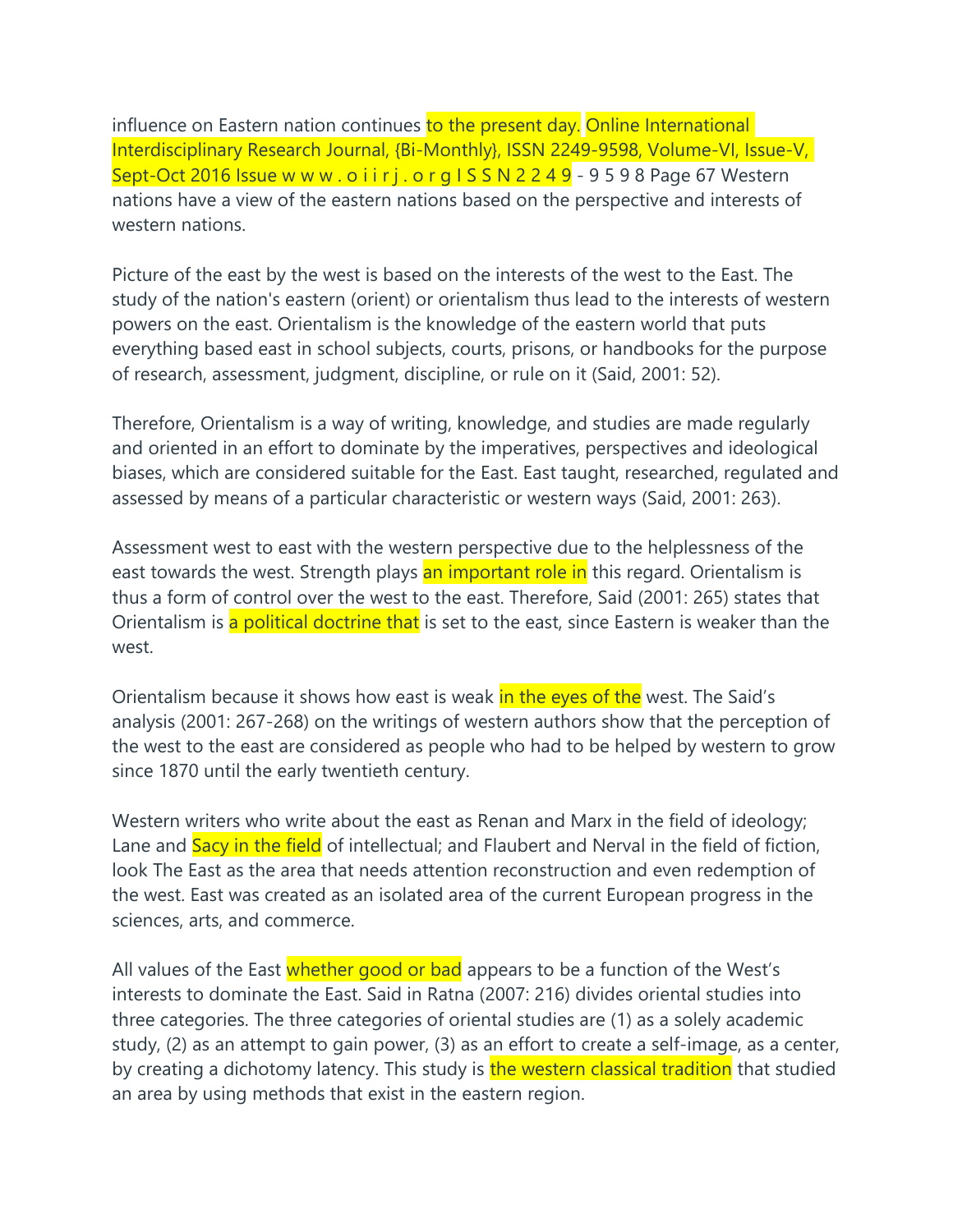West basing his thinking on the ontological and epistemological differences between the East (the orient) and the West (the Occident), always overrides the East, a corporation associated with the East, and dominate the East (Ratna, 2005: 247). Therefore, colonial peoples had a different view with the colonized people. Colonial nation believes that colonial peoples must be controlled so that they can be arranged. The arrangement aims to bring the benefits for colonial nation.

The East as a colonized people accommodated (contained) and are displayed in frames that hang (Said, 2001: 52). Southwestern thus prespectives according to his point of view. East of the truth because it is not what is portrayed by the West. The view western states that to obtain power must have the knowledge to power. Foucault (in Sarup, 2008: 110-113) discusses the relationship of knowledge to power.

For Foucault, the exercise of power to create and give birth to new knowledge. Instead, knowledge creates the influences of power. Without knowledge, power may not be executed. The knowledge because it **is one of the** instruments of power. The West assume that the power can be obtained either legally or illegally. Power can also be used well or not well.

Meanwhile, people in the east means Javanese people assume that wherever there is power. The use of power is interpreted as something legitimate. Its real power is not 'used' (in power), but 'there', present, and there is. The ruler does not use his power but let the powers that 'flow' in the ruler himself. For the Javanese, actions that indicate power is 'there by itself' (Suseno, 2001: 111).

The indication of the powers for a ruling such as the presence of a peaceful society and the idea, as led by the ruler. This shows that the power resides in the leader. And vice versa, when the people uneasy and claim their rights in their leaders, the reality shows that the leader had lost power.

Power to the East is a gift from God to the subject with power. Conversely, for the West, the power must be obtained or achieved. Meanwhile, the East Javanese people, power should be accepted. For the western powers are active while the east is passive. This power makes the difference paradigm aggressive colonial nation **Online International** Interdisciplinary Research Journal, {Bi-Monthly}, ISSN 2249-9598, Volume-VI, Issue-V, Sept-Oct 2016 Issue w w w . o i i r j . o r g I S S N 2 2 4 9 - 9 5 9 8 Page 68 against nation colonized.

In the case of the Dutch colonization of the Indonesian nation, a study conducted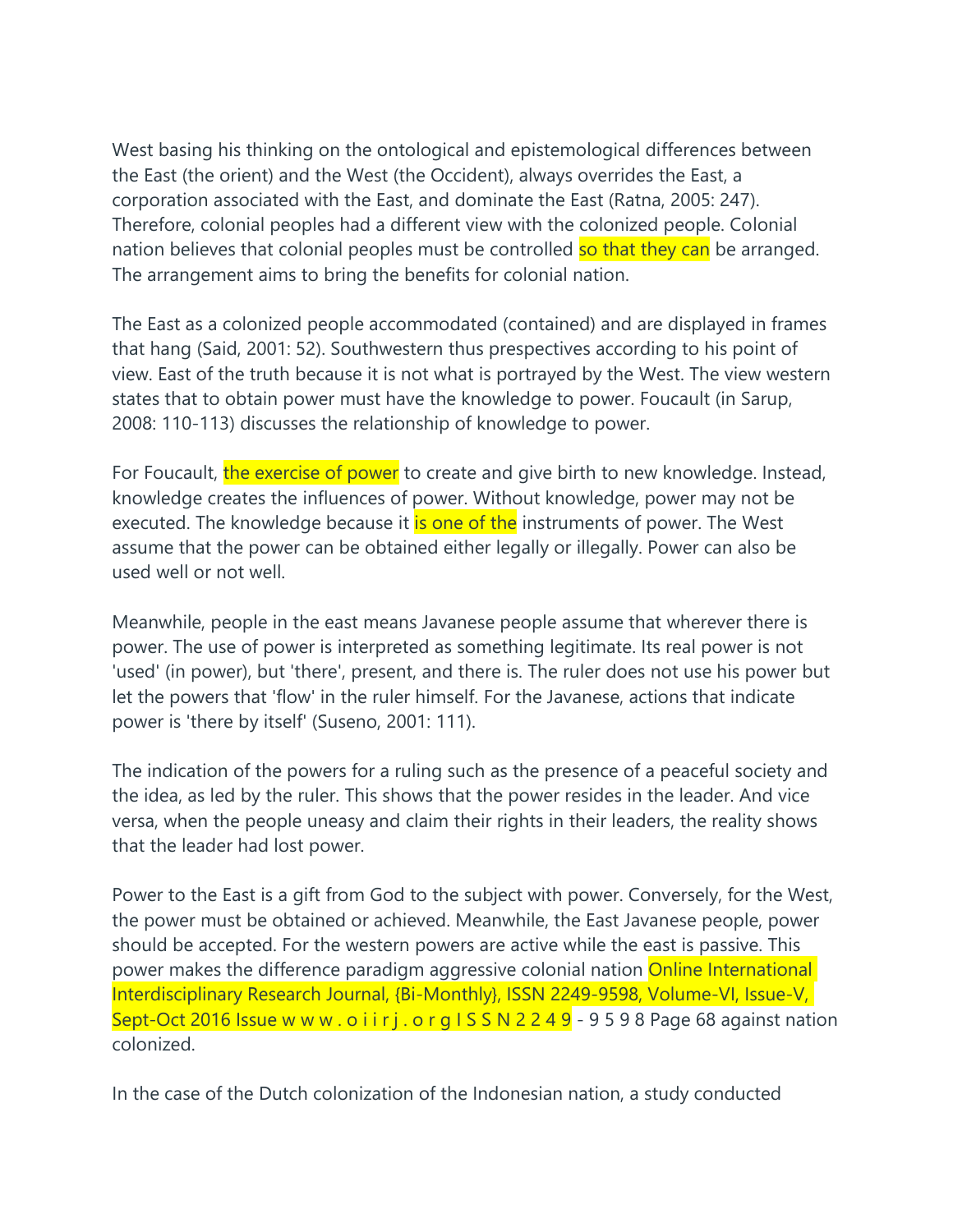Hefner [ed.] (2007: 49-50) shows that the Dutch policy in Java in the decade after the 1830s have so many eroded royal authority. Nobleman in this time as a representation of the ruler of the Java community.

The indigenous aristocracy and the allies when it was identified as opposed to most of Europe through its dominance of the public mind. Since the middle of nineteenth century palaces authority over most of the population has been reduced massively. Deterioration domination empire intentionally created this colonial impact on the new power shift.

This fact is confirmed by the analysis from Kartodirdjo (1972) quoted Hefner [ed.] (2007) that the leaders of pesantren -based rural and mystical leader of the people is the biggest beneficiary of the legitimacy of the nobility who were shrinking in the twentieth century. As a result, Muslim leaders compete with popular nationalists to fill the vacuum of power domination nobles kept crushed by European colonizers.

Hefner [ed.] (2007: 50-51) concludes that the final peak power of kings in Indonesia occurred after the war of independence. After the war of independence, the role of the local nobility in the new government officially removed everywhere except Yogyakarta. Only in this area, the sultan recognized invaders became a hero of the national struggle and until now this area gets preferential treatment in the unity of the Republic of Indonesia. C. METHOD Postcolonial as a theory have a method that can be developed in postcolonial research procedures.

Methods postcolonial directs research in efforts to reveal or expose the colonial power operation hiding from the theory, attitude and practice that does not contain or pretense and political power; revealed the colonial powers operating behind the practice, attitudes and theories colonized populations who seemed to have free or lead to the liberation efforts of the colonial power; express resistance operations colonized is behind the theory, attitude and practice which seemed to obey the rule of invaders; directions formulated confirms the position of the theory and post-colonial criticism as community empowerment activities colonized (agency) and activity as the elimination of all forms of colonialism (decolonization). Relations with the colonized colonizer gave birth to two possibilities.

The first possibility is interpreted tolerance colonizers domination by colonial peoples. As a result, colonizer and colonized have a relationship of mutual understanding and prevent conflicts. Colonized not colonizers as a subject saw the master object colonized. Inversely, the second possibility that colonized realizes it's colonized by the invaders.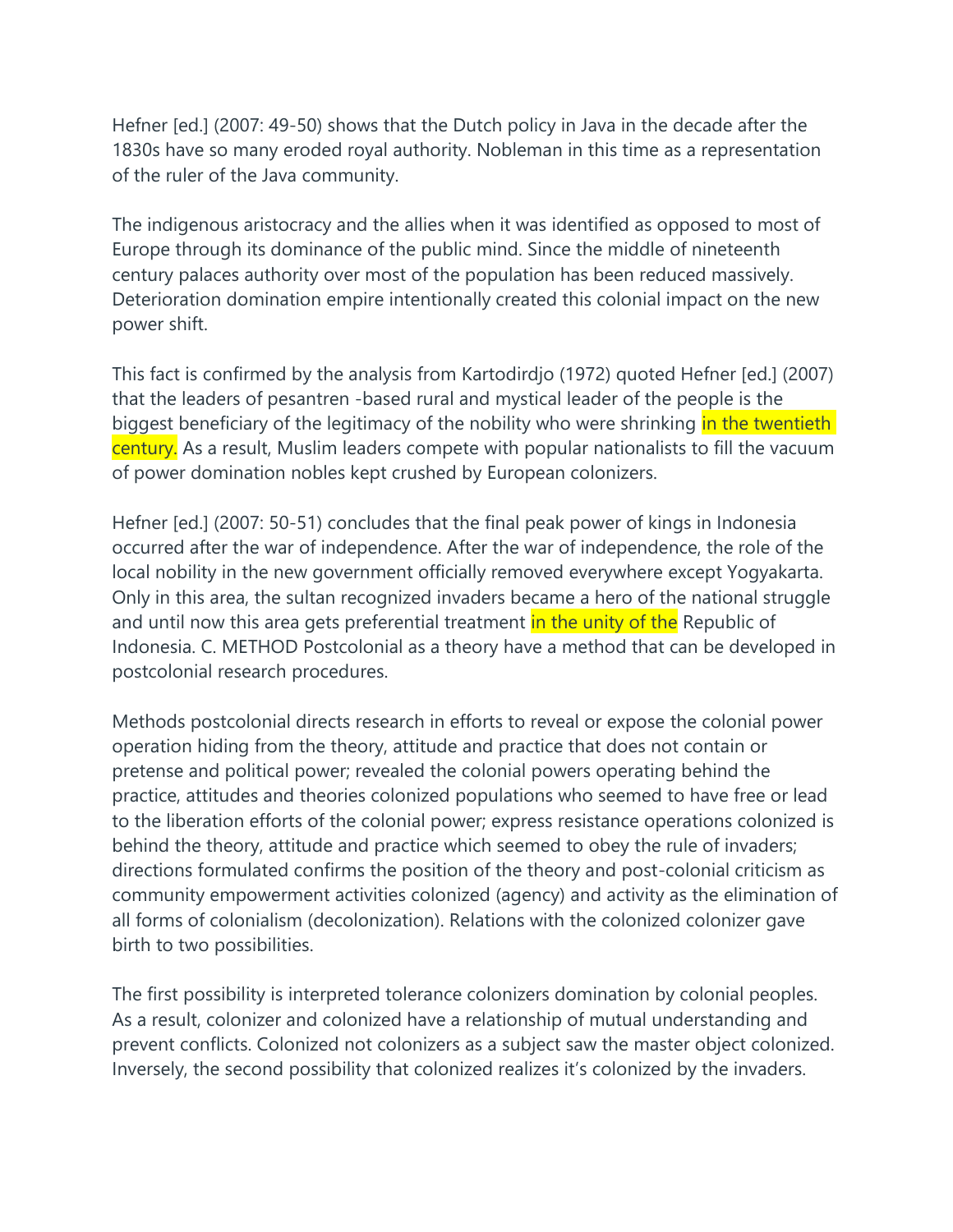Because of the awareness of their nations colonized, colonized people resisting. Resistance colonized against the colonizers can be either physical resistance as well as resistance intellectual writing. Therefore, awareness, protest and revolt colonized voiced through literary texts. This is the meeting place of this research.

Postcolonial literary studies, according to Spivak and Gandi (Endraswara, 2003: 177) related to sublatern studies. This study is a postcolonial studies that occurred in South Asian countries, especially India, spearheaded by Spivak (Morton 2008: 155). Sublatern studies are studies that depressed people should speak, should take the initiative, and staged over their voices are silenced.

The voices sublatern found in many literary works of literature colonial era and after. Therefore, researchers' approach in researching the literary text uses a historical approach because the purpose of this study revealed the relationship colonizer and colonized in a historical context. Ratna (2007: 66) states that the historical approach to consider the relevance of literature as a social document.

The essence of literature is imagination and imagination have a social and historical context. The historical approach selected researchers for novels by Pram as a source of research data shows an overview the history of the nations of Indonesia during the Dutch colonization.

Operationalization of the theory of postcolonialism in research literary texts illustrated by efforts to study literary text data that relates to consciousness colonized on the colonizers. The approach postcolonial studies conducted with qualitative research approach (Miles: 2007) with interpretative methods (Saragih: 2004). There is a strong reason the use of qualitative interpretative approach in postcolonial studies that are part Online International Interdisciplinary Research Journal, {Bi-Monthly}, ISSN 2249-9598, Volume-VI, Issue-V, Sept-Oct 2016 Issue w w w . o i i r j . o r g I S S N 2 2 4 9 - 9 5 9 8 Page 69 of cultural studies.

Barker (2004: 8); Denzim and Lincoln (1994: 2-3); and Ratna (2005: 9597) states that the key of cultural studies is the practice of meaning which constructed through sign language. Understanding the culture means to understand the meaning of language. Cultural studies centered on the representation of how the world is constructed to and by us.

Representations have certain materials such as: sound, inscriptions, objects, books, magazines, television programs, and so forth. These materials are produced, used, and understood in a particular social context. Meaning contained in languages, objects, and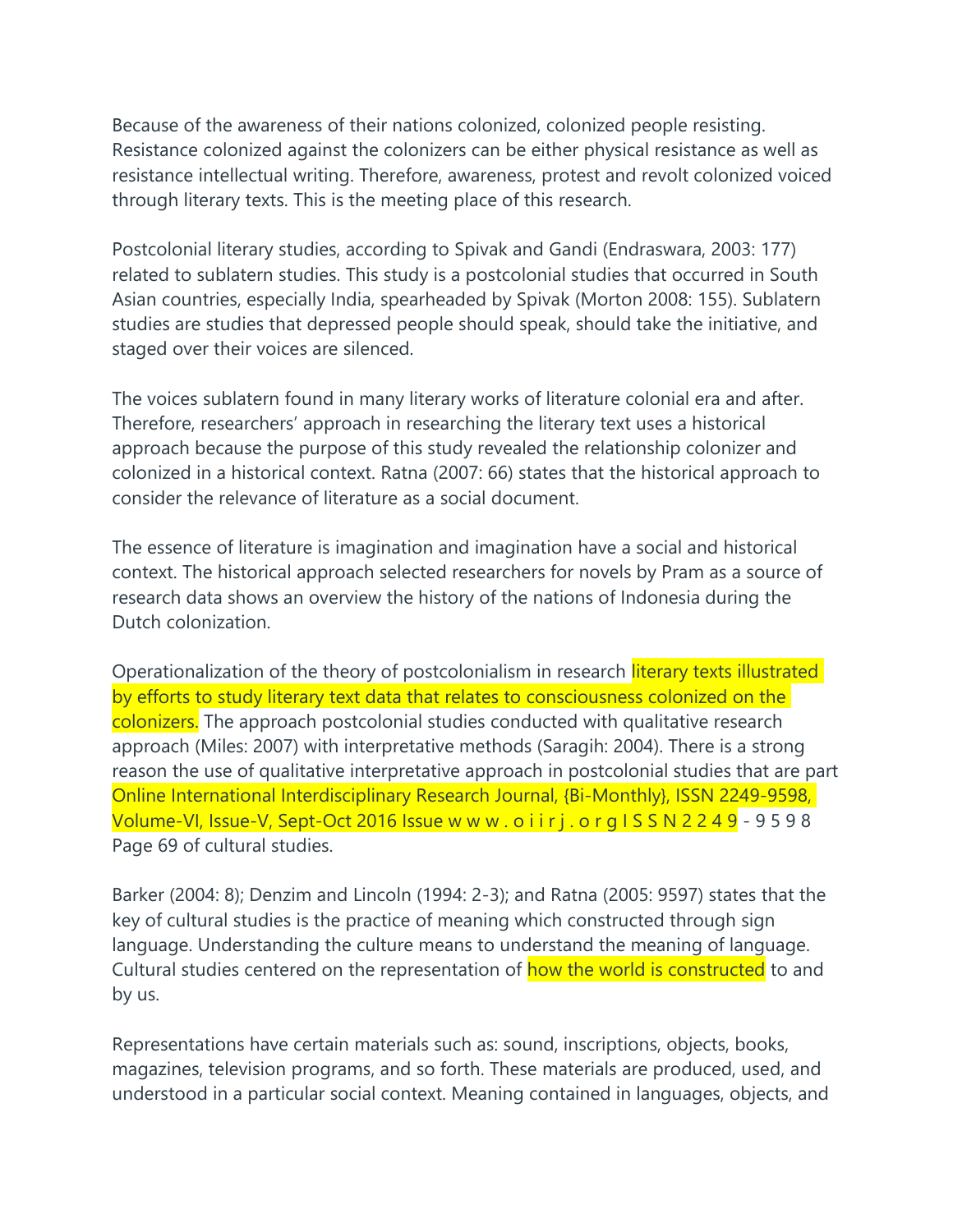behaviors. Written text did not produce the same meanings readings, both for the reader the same or different at different times.

Literary text presents an empty space to be filled by the reader. In charging that meaning, interpretation of the reader absolutely necessary. The data source is the text of the study as a result of colonial indigenous products. The text in question is four novels by Pramoedya Ananta Toer. The four novels are: Bumi manusia, Anak Semua Bangsa, Jejak Langkah , and Rumah Kaca .

The four novels written by Pram as indigenous peoples who represent the colonized as a result of the Dutch colonial. Pram tetralogy novel was chosen as the data source for the novels represented the Dutch occupation of the Indonesian nation set in the Java community. In addition to a novel source of data, the researchers also used data source bibliography of books, magazines, and publication of research results that represent Western imperialism against the East.

This data source in the form of literature that describes the Dutch East Indies in the Dutch colonial period late eighteenth century until the beginning of the nineteenth century. This research data in the form of text data source in accordance with the formulation of the problem. The research data obtained by researchers from the data source novel tetralogy by Pram.

The research data in the form of words, phrases, sentences, paragraphs, and discourse in the source data in the form view of the occupiers against the eastern nations. Data collected by technical read, see, and note (BSC). The data collection technique was stated by Ratna (2010: 245-246). Reading as the data collection of the text of the novel is done by giving attention totally focused on the object.

The process of reading by *giving full attention to the* object is called the process of listening. Reading and listening is a set of techniques to obtain the valid data followed by activities in recording the data. Because the process of data acquisition techniques through read, see, and take notes, the technique is called the technique of read, see, record or BSC.

Data analysis based on the typology techniques (Patton, 1987: 150; Setiyadi, 2006: 256). Data that has been analyzed by the system of grouping data based on categories of research objectives that has previously been determined by researchers. Based on these categories, the researchers perform inductive data analysis.

Inductive analysis begins with the presentation of data, interpretation of data, and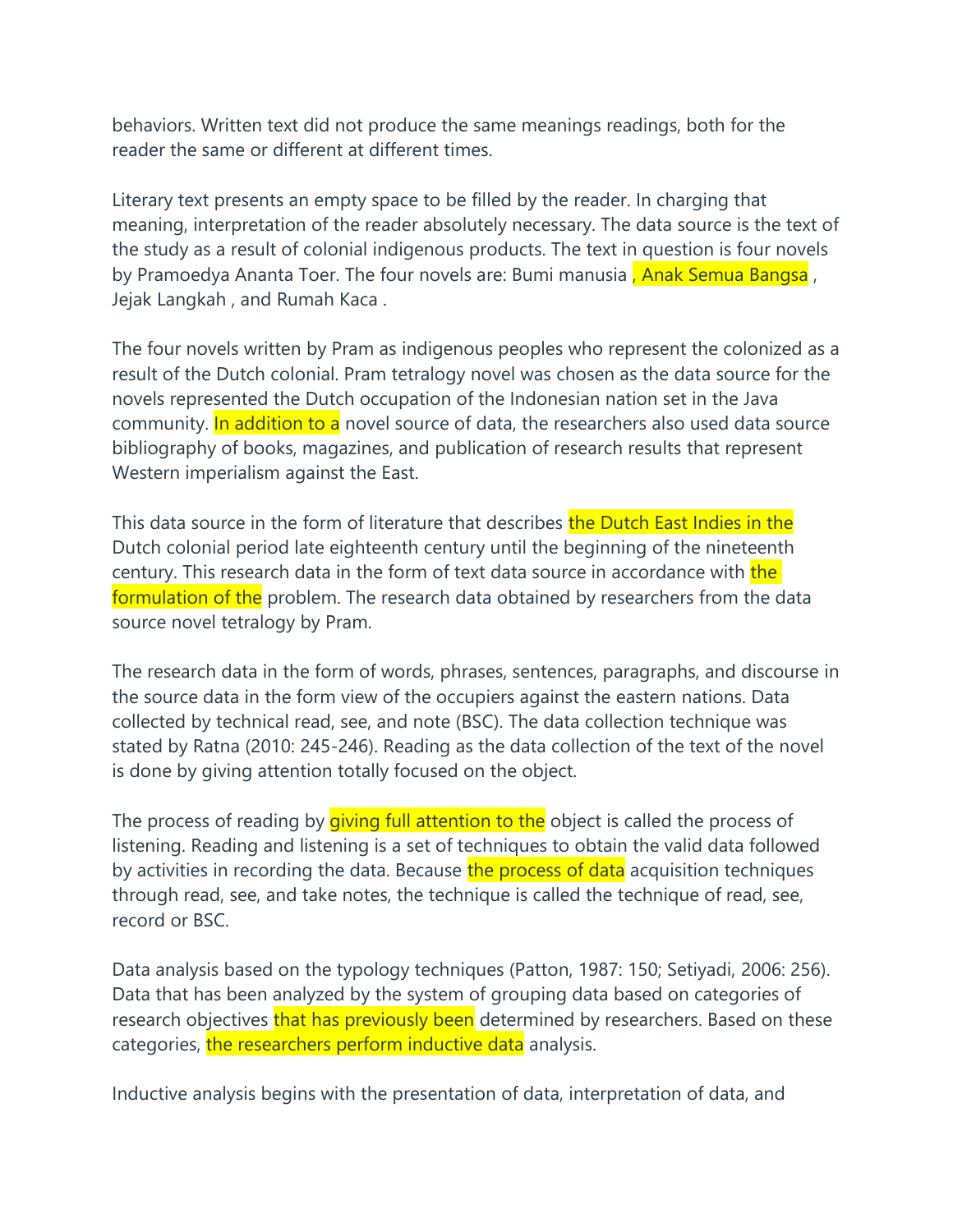inference to produce the research findings. To arrive at an inductive analysis, data analysis technique used is based on qualitative data analysis techniques developed by Miles (2007: 15-20). The data analysis technique includes three stages. The three stages are: data reduction, data presentation, and conclusion.

Data reduction is the process of selecting and focusing on the data source that appears in the novel text data source. In the reduction process of this data, researchers conducted a category or data grouping from the reading process tetralogy of novels by Pram that describe: (1) mental colonized people, (2) the ideology of the invaders, (3) the impact of colonization, (4) view of the invaders, (5) view of the colonized, and (6) the national consciousness of the colonized nations. Data reduction is not a separate analysis of the data. Data reduction is part of the data analysis process.

Choices investigators about the data portion is used, which is discarded, the patterns of which summarizes a number of scattered parts, what things are developing, it is an analysis options. Data reduction is a form of analysis that sharpens, classify, direct, dispose of unnecessary, and organize data so that the conclusion can be drawn (Miles, 2007: 16). The workings of the data analysis in this study using qualitative interpretative technique or interpretation Postcolonial as a tool of analysis.

Postcolonial interpretation methods included in the interpretive approach. According to Saragih (2004: 22), Online International Interdisciplinary Research Journal, {Bi-Monthly}, ISSN 2249-9598, Volume-VI, Issue-V, Sept-Oct 2016 Issue w w w . o i i r j . o r g I S S N 2 249 - 9598 Page 70 interpretive approaches rely on pluralism and variety of social reality that must be accepted in its meaning.

In the process of interpretation, how the hermeneutic or interpretation is used. Hermeneutic is a way of working or the method of interpretation (Palmer, 2005: 149). Mechanical hermeneutical circle is built to tap into the meaning of texts: jumping back and forth between the totality conceived through concreting parts and parts that are understood by the totality of what gives meaning. This method, according to Gadamer hermeneutics appears in an event. The fact is a text.

With the historical horizon and hopes, text reader would merge the horizon for creating new wealth, new truth, a new history, a new understanding and a new meaning (Hadi, 2008: 129). Thus, data analysis methods developed by researchers to seek in building a new meaning on the novel text data and historical data in accordance with the purpose of research. D.DISCUSSION Representation of the east as a national identity in the novels by Pram can be grouped into two social identities.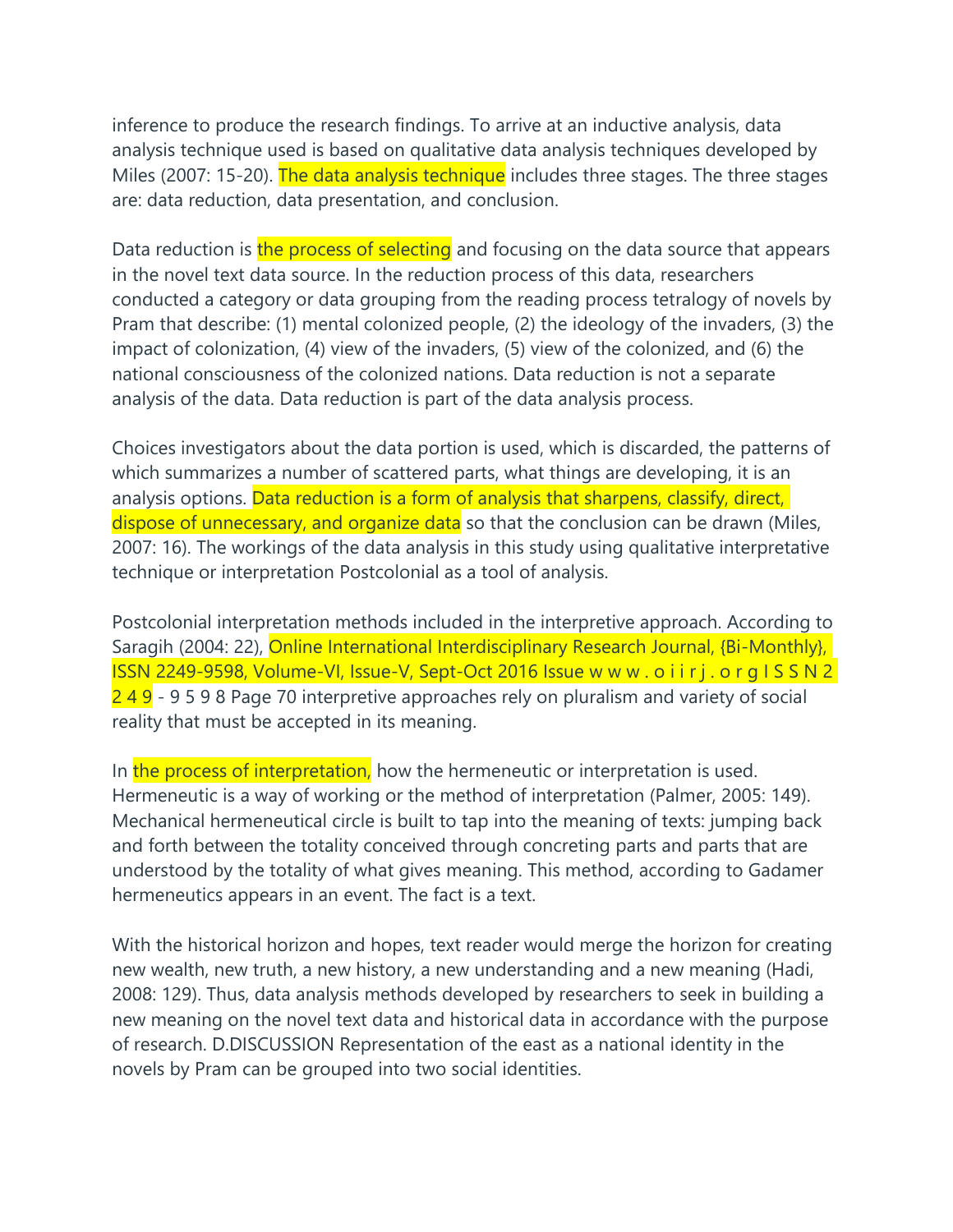Both of these identities can be understood as a binary opposition constructive and destructive social identity. Constructively, people east as a nation that has the tenacity of life and have the awareness to acquiring knowledge. Destructively, the East as a nation that has a weakness for easily exploited and tend to experience what is called an identity crisis D.1

Persistence and Awareness of Science D.1.a Persistence The stories of eastern from western people version have a contribution to the cultural development of the East. There are two things to be noted in these contexts.

The difficult to give up character and awareness of the changes for the better marks revolution of East people towards high civilized nation. Myth persistence and does not easily give up the nation's east unfold in war colonial period. The West people as representation occupiers feel resistance given the local people in the Indian knows no surrender and despair.

The Acehnese, for example, is known as a nation that is resilient and not easily give up. They are not familiar with fighting a losing battle. They never gave up despite losing. The Acehnese have a special way of war. Despite the defeat, they still fight with all means at their disposal. Acehnese never know the word surrender, thus an opponent who does not have the iron will be wiped out before the people of Aceh.

The greatness of the people of Aceh looks at novel Bumi Manusia following Pram. "People tempered from a limestone area will be annihilated in Aceh" (Toer, 1980: 52). In addition to not give up easily, the people of Aceh have tremendous courage in the face of invaders. All means adopted to knock out an opponent.

Actions reckless and uncalculated sporadic opponents do. Vigor to fight the invaders paralyze not only held by men. They fought not know the age, sex, and state. Women, children, and the sick is eager to fight because they believe killed the enemy is a useful thing for the people. "Breaking the means of the Company: bridges, roads, wire tilgrap, trains and rails, poisoning drinking water, raiding, bamboo mines, ambushes, stabbing unexpected, security in the barracks.

Victims of the Acehnese in the war: children, grandparents, sick people, pregnant women, and people are helpless just lucky if killed kompeni " (Toer, 1980: 52-53). Because of the tenacity of the people of Aceh, Jean Marais judging the people of Aceh as the bully, tough, hard as steel, and the nation deed. Persistence people of Aceh is also owned by the people of Bali and other areas in the fight against the invaders.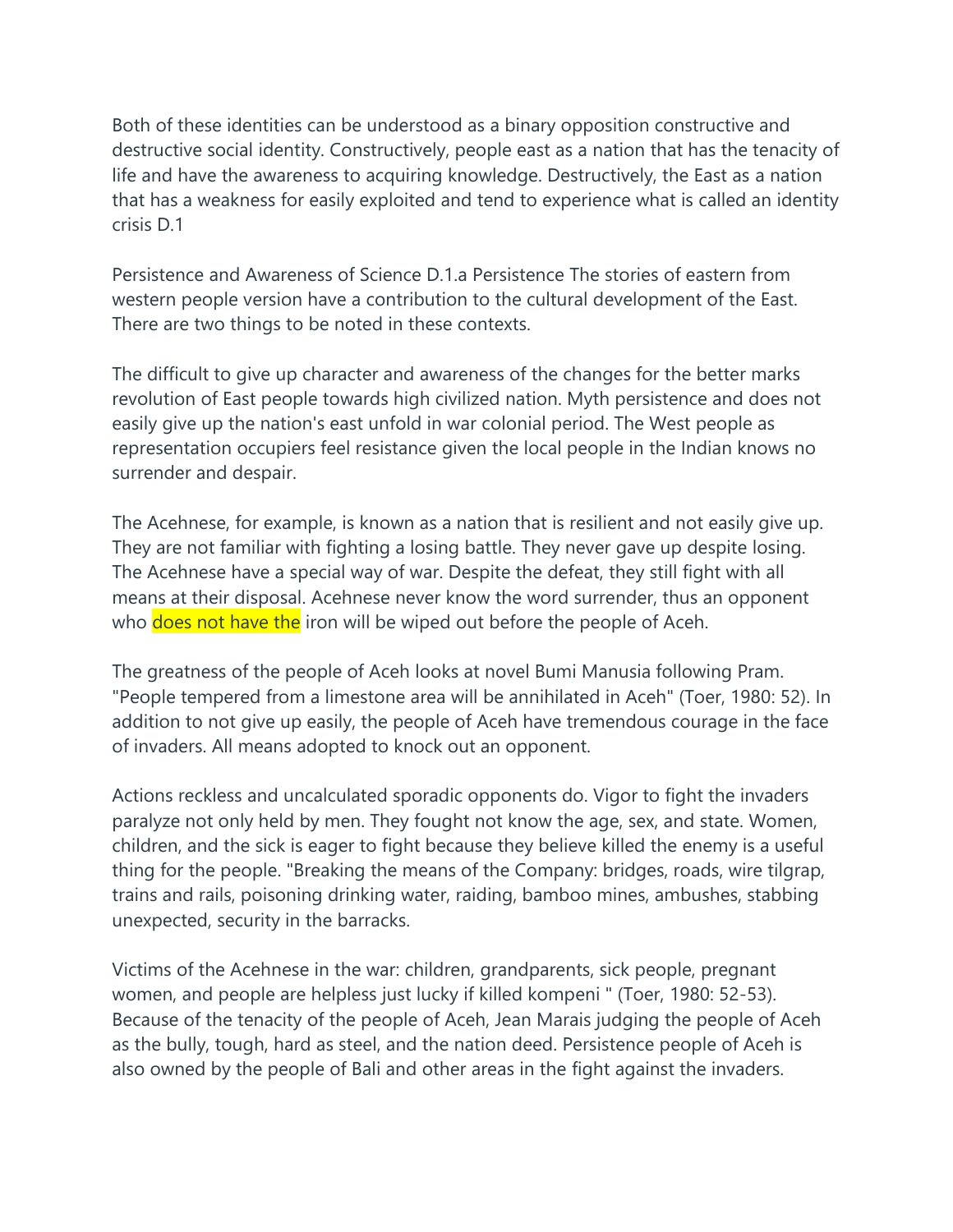People of each region tenaciously against the Dutch colonialists. The area of the defeat, other areas to build strength. Defeat other areas did not dampen the struggle of people of other regions. They actually build a winning spirit. Thus the resistance struggle that has led to the slogan of nationalism of Indonesia: Hilang satu tumbuh seribu .

The persistence of the East is also evident in the war tirelessly in Bali, Lombok and other areas. War of the Balinese people show their heroism. Although people exhausted by guns and cannons Dutch, they never give up. "The battle to topple the kingdom of Online International Interdisciplinary Research Journal, {Bi-Monthly}, ISSN 2249-9598, Volume-VI, Issue-V, Sept-Oct 2016 Issue w w w . o i i r j . o r g I S S N 2 2 4 9 - 9 5 9 8 Page 71 Klungkung, Bali kingdom of ends, running for more than forty days.

Klungkung fall, but Lombok rise against "(Toer, 1985: 245). Lombok folk story persistence of mouth is still we hear today when we meet a tour guide there. The extreme war place in the story believed located on the highway along the front of the Hotel Lombok Raya which is adjacent to the tomb of a general Dutch that believed killed by guns troops of a hero in Lombok. In the context of Bali, figures Ter Haar wrote to Minke about the resistance of Bali people.

Although they have been defeated Netherlands with the thousands victims of men bodies, women and babies, they retreated to form a resistance to form Toh Pati fortress and carry out guerrilla attacks that never resigned in order to maintain the area Klungkung, Denpasar controlled after the Company. Only with simple weaponry spear and a dagger, they crush the Netherlands already modernized so that Holland should lower a lot of troops.

Subjecting Klungkung must go through Toh Pati. Who knows how many more years Toh Pati would be inaccessible. One great nation facing modern army without flinching. One nation that should be proud. Wrote Ter Haar as a representative view of the western nation to nation. "King of Klungkung had ordered everyone, men, women, and children to nyikep , gun in hand, until the final.

Ki Gong Sekar Sandat have sounded pounding and Keris Andal Andal-royal I Pecalang and I Tan sometimes been unsheathed, as a sign of the kingdom is ready to fight. "(Toer, 1985: 209). That picture of persistence and not giving the colonized peoples in the fight against the invaders. Characters heroism, daring to die, do not give up easily, and never afraid of anyone except God, is the character of this nation.

This nation in history has a mental illness do not easily give up. Mental work hard and never give up easily this is the basic capital of a nation that wants to go forward.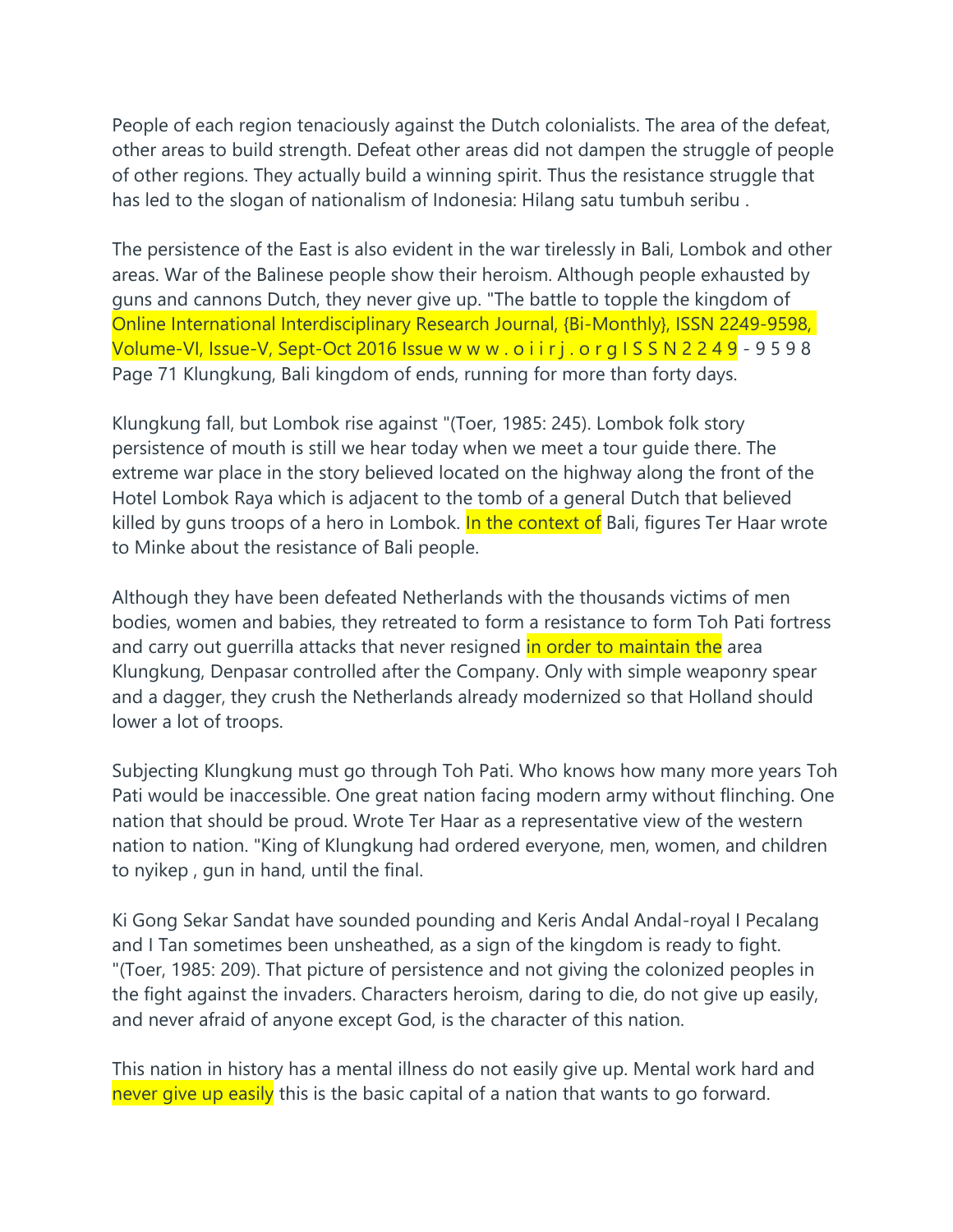Tenacity people of Aceh and Bali in the history of the war against the colonial teaches us that this nation is a great nation that gives everything what is owned for the honor of his nation.

Such characters need to earn a place in the current state of the nation's collective that seemed lazy and do not have a competitive spirit like at this point. Limitations makes the soul 'fighter' appears and wants to be a winner. History demonstrates how our war tools are very minimal compared to occupiers who already know about rifles and gunpowder technology.

Rural farmers who had never known the technology of warfare dared to against the invaders who fully armed. If the people are uneducated realize their persistance through physical sacrifice, scholars have great ideas about awareness to the importance of getting an education. It looks at propaganda Boedi Utomo (BO) that education is believed by the colonized people were able to improve civilization, culture, degrees, and honors over the dominance of western colonial peoples. Javanese proverb that the clever control of fools is jargon that to be true.

So as not controlled and have honor to live as the degree of the invaders, the answer is 'education'. "With the Java BO we will repair fate together. We will increase our civilization and culture, we will raise the degree and the honor of our nation. Not all children can get a place in Angka Satu school, especially in ELS. We will build for themselves with their own strengths schools for children.

"(Toer, 1985: 249). Findings on Eastern persistence as a colonized representation in the form of physical struggle and ideals as a nation. Persistence Eastern nations bore the slogan " hilang satu tumbuh seribu ". D.1.b Awareness of Science The story of the resurrection of the eastern studied in detail by Kahin (1952) in the book entitled Nationalism dan Revolution di Indonesia.

In his dissertation, Kahin notes that the resurrection of the East who represented Indonesia caused the pillars of language and religion. The East people are encouraged to beat the West was also fueled by the motivation of the Japanese victory against Russia in the early 19th century. Japan as the Asian nation scholarly knowledges.

Pram through his tetralogy invites his nations and colonized people to rise in modernity through the awareness of science. Form of modernity is the awareness and ability out of ignorance towards the mastery of science. It was realized that Europe is able Online International Interdisciplinary Research Journal, {Bi-Monthly}, ISSN 2249-9598, Volume-VI, Issue-V, Sept-Oct 2016 Issue w w w . o i i r j.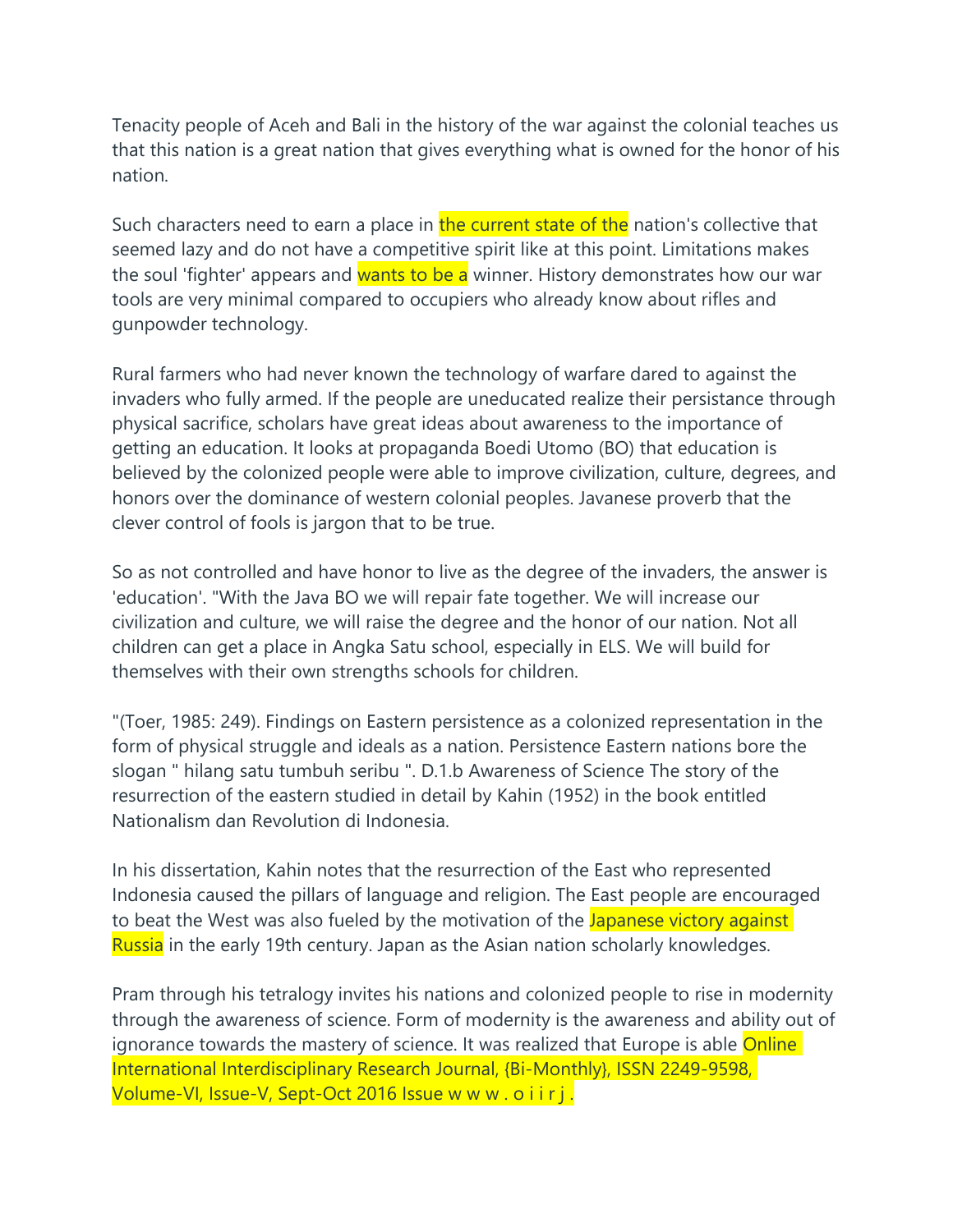o  $\frac{r}{q}$  S S N 2 2 4 9 - 9 5 9 8 Page 72 to master the colonial peoples because Europe has been able to master the science while colonized still far behind from scientific civilization. Dropping a colonized people to the science world is described by Pram on novel entitled Anak Semua Bangsa . "Human beings are still human Natives middle age, may also be ancient, it could be the stone age.

But if the native Indian, one per cent only, has mastered the European science- it is not need one cent, one-tenth percent of humans that have been changed will be able to make such changes to the state, and also change the nation "(Toer 2009: 406). Modernity is characterized by the mastery of science. Pram as a representation of the colonized feel Europe has undergone rapid progress in modernization.

European curiosity as felt and that feeling to be shared to the nation that still do not realizing yet about the importance of mastering science. Longing modernity Pram as a colonized people to like Europe. "Modern! With that word quickly bigger and multiply themselves like bacteria in that Europe. (At least one might say). So let me join them in using that word, though I did not fully explore its meaning "(Toer, 1980: 4).

Pram desire for such a Europe is the way to liberation of colonized nations that do not constantly occupied Europe. Pram tetralogy novel draws readers to have the spirit of building science colonized people that have the same status as occupiers. Versatility colonized deliver the nation out of the colonial power. Therefore, Pram uses provocative language 'captured knowledge'.

"Take the science of their (colonial) until you're as clever with them. Knoweldge use it later to lead your people out of the darkness of this inexhaustible "(Toer 2006: 252). The tradition of doing science knowledge among colonized people have been implanted in the tetralogy novel by Pram.

Pram invites his people to welcome the twentieth century as the century of science in an effort to be liberation of colonized nations on colonization. However, Pram seems strange in the midst of his people who still adhere to the tradition of modernity inhibitors. Modern optimism and pessimism that would be achieved tangled state of colonized people inhibitors tradition of modernity. Minke was described by Pram in loneliness.

Minke left Surabaya to Batavia in order to study at STOVIA. He felt alone in facing the modern century, the century of science. Minke loneliness and pessimism in the face of this nation due to a colonized people still in the shackles of tradition. Colonized is still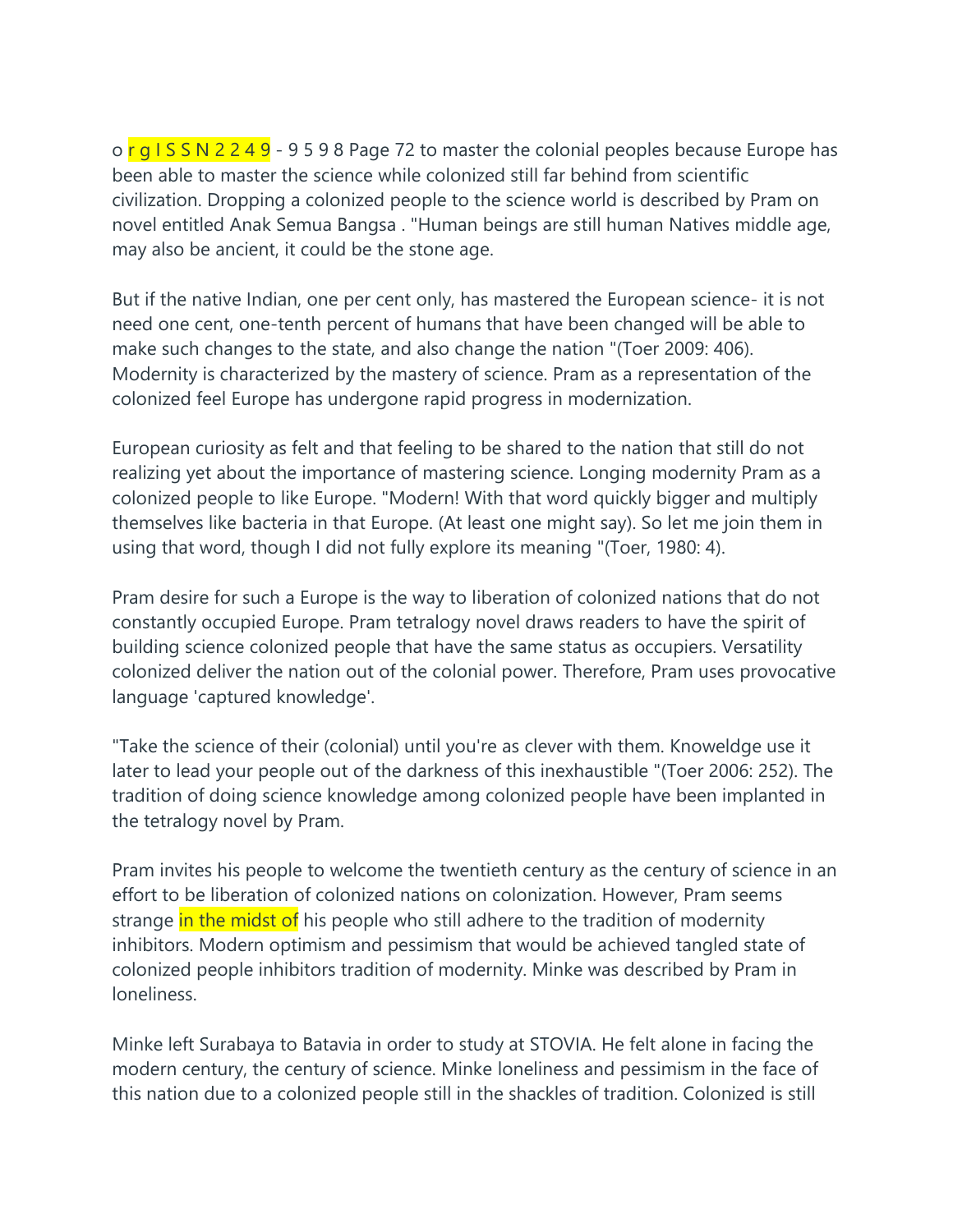paying a tribute to someone because of the blood of nobility, not because of science.

Eastern aware of knowledge is a step that must be done in an attempt to get free of themselves from colonialism. This view is in line with the thinking of Foucault stating that knowledge is power. D.2 Easy Utilized and Identity Crisis D.2.a Utilized Easy Quantitatively, the number of Western people in colonial times fewer than the number of Eastern people.

Because the numbers are few, the West has limited power. It encourages Southwestern harness Eastern people. Eastern people as colonized by a Western power utilized for the benefit of colonization projects. The utilization for the benefit of war as well as infrastructure development projects in the colony.

Occupiers crackdown as rebels and to improve economic development with the use of colonial invaders in other regions. To crush the rebels in Aceh and Bali, for example, sent troops from Java. Infrastructure outside Java was also built by the Javanese workers. It is seen through the letters one of the characters Legium Mangkunegaran Yogyakarta who refused were sent to Bali and Lombok Bali because of the awareness that the nation is the brother nation of Java. People in Java was considered the human resource potential for the invaders.

The number of workers who are many and expertise possessed by the people in Java used for the conquest of colonizer colony outside Java as well as the construction of roads and bridges outside Java. "We refuse to compete with fellow countrymen. If it does not start right now, Your Honour, there would be no end to the Nation of Java used to conguered brother outside Java.

For too many of our compatriots were killed in Aceh, on Sumatra Minangkabau in Sumatra Batak lands, in the land of Bugis, then Bali and Lombok will now anyway. If forest clearing, make fields, **Online International Interdisciplinary Research Journal**, {Bi-Monthly}, ISSN 2249-9598, Volume-VI, Issue-V, Sept-Oct 2016 Issue w w w . o i i r j . o r g I S S N 2 2 4 9 - 9 5 9 8 Page 73 fields to mine, make roads, plantations, indeed Java hands willing to do throughout the Indies.

There are no steel bridge outside Java that is not done by the hands of Java "(Toer, 1985: 257). Deployment of Java's outer islands of Java can be traced since colonial times. Since colonial times, the Javanese population has been mobilized to the outer islands by colonizers favor of the occupation.

Naturally when post colonized, the Javanese population to the islands outside Java. In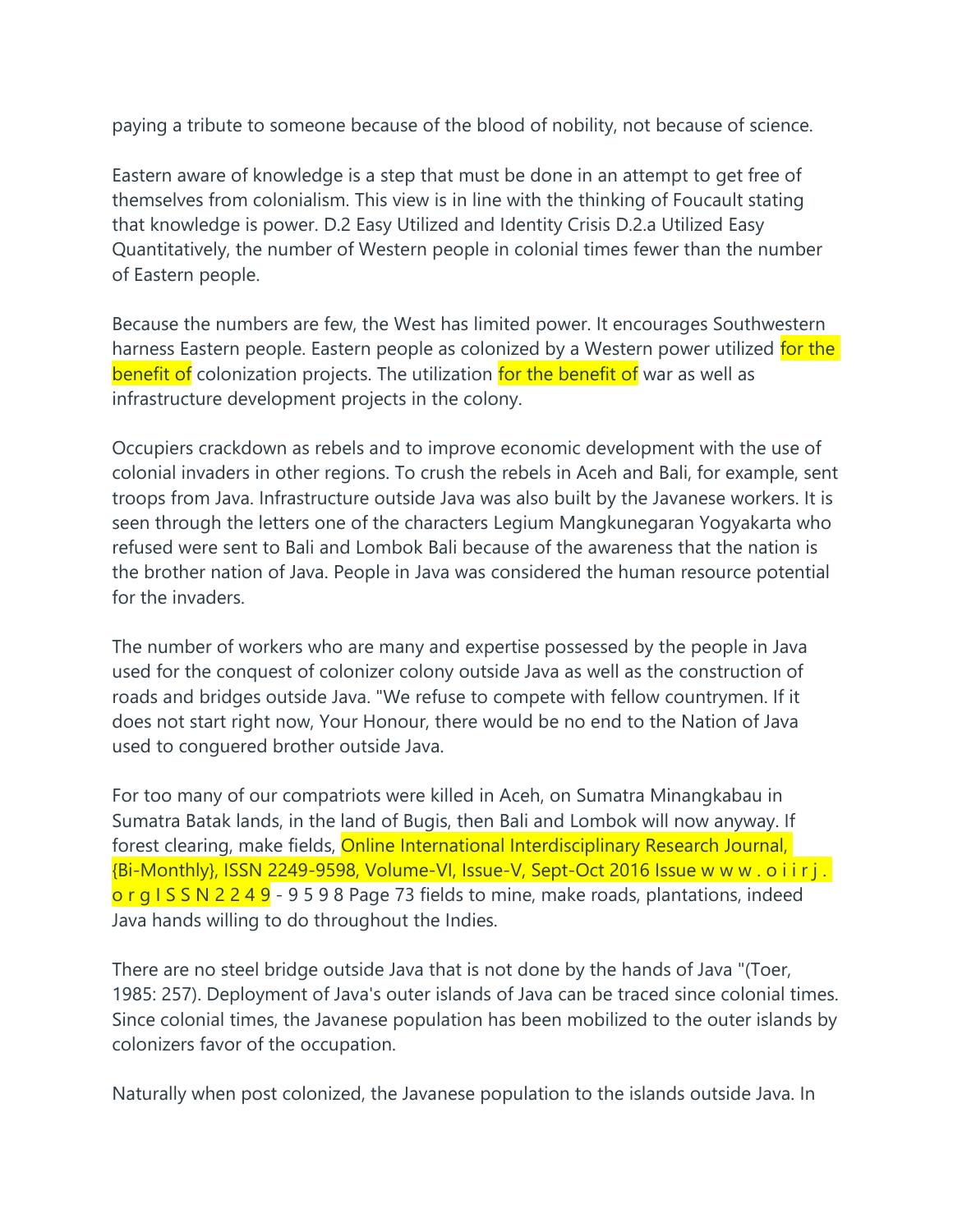the global context, this fact reinforced by the recent findings that the Austronesian-speaking people have similar DNA with the inhabitants of Madagascar in East Africa. Utilization of the East by the West conducted through politics pitting. Implanted hatred and hostility with the Javanese population outside Java.

Pitting is also done in a small scope, such as pitting between villages. In this way, the colonial war with each other. When their strength depleted, it can easily crush the invaders colonized. "In North Celebes master he fights villages with each other. By bribes cigar on the heads of the village, Van Der Wijck breathed hostility and a conflict.

Village-by-village fell into his hands by using only a few dozen soldiers kompeni mediator." (Toer, 1985: 209-210). The West used Eastern economic weakness as a strategy of divide. Economic powerlessness village leaders cause them easily influenced and deceived by the invaders. This fact gives a valuable lesson colonized people that the economy is an important factor that should be built whenever willed absence invaders.

It is because of the fragility of the economy and the provision of assistance, colonized utilized invaders. The West on the other hand do not want to against the east due east large amounts quantitatively. Therefore, western eastern splitting forces in small groups. Group- The small groups hostile to each other so that the strength persuated by colonized split. Most sided with the colonists as invaders economic aid.

Those invaders is utilized to fight non- cooperative groups. Eastern did not realize that manipulated by Western. Their consciousness raised after whole strength colonized destroyed. When the rest of the colonized strength weakened, the invaders are expressive control of the colonized.

West is the manager of war or controlling powers colonized small. Colonized with all the limitations of knowledge, economy, and yet the awareness of nationalism nation easily exploited invaders to extend the period of colonization. West believe that the East is utilized when the colonized needs help invaders. Dependence taste colonized against the colonizers were kept nourished by the invaders.

The aim is the colonized need help. Any help given from the West always has consequences to dominate the Eastern for Western interests. D.2.b. Identity crisis Eastern people have felt inferior for a long time on West so East people do not have good self confidence. In the context of the more extreme, the phenomenon is called the symptoms of an identity crisis. As a result, East admired West.

Admiration is due to the perception of East that West has a degree steeper than the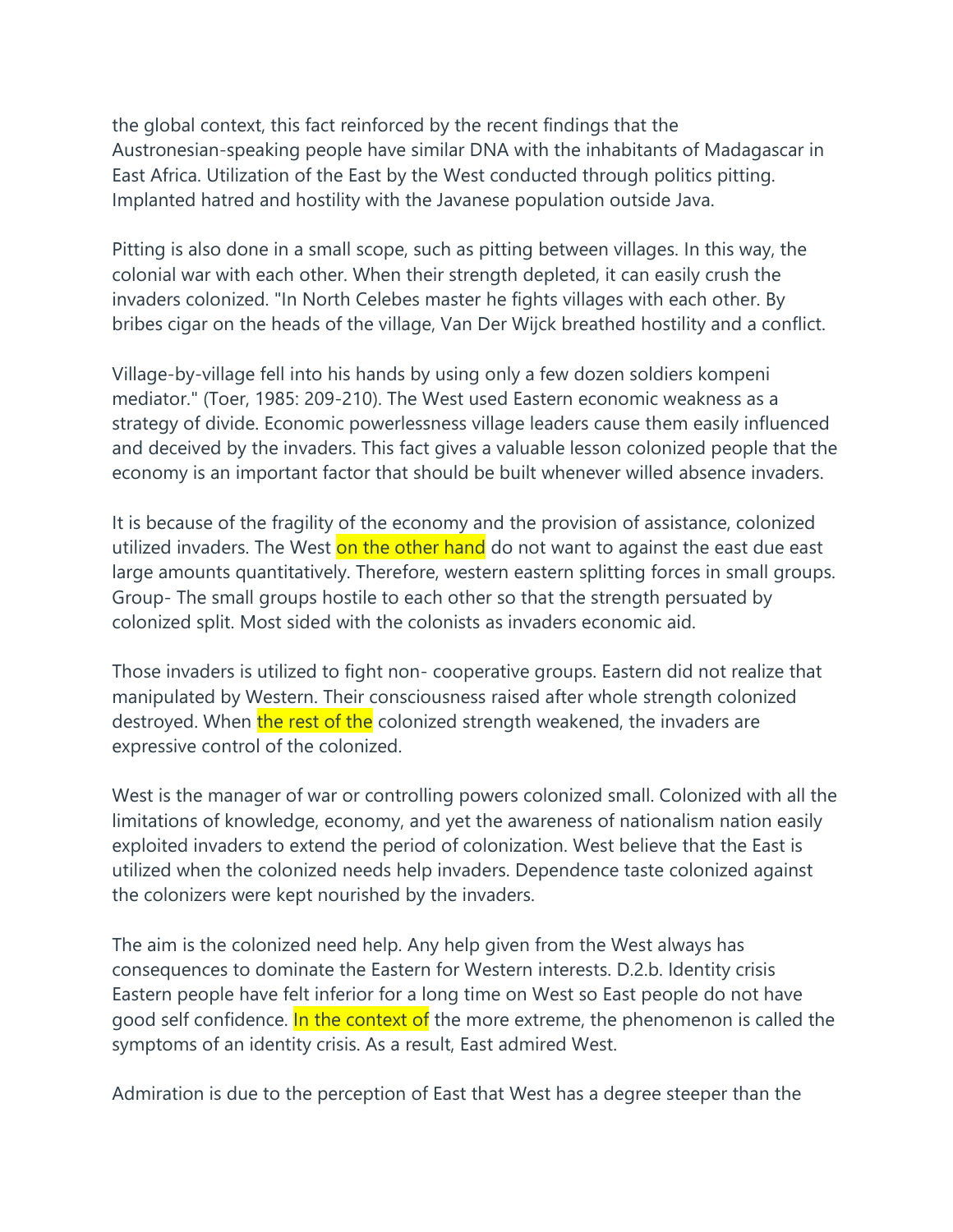colonized. Inferior flavor is what makes indigenous admiring invaders. Admiration is what drives the colonized dressed to imitate the invaders. This example is commonly called Mimicry. Mimicry east to west can be seen: "Yes, that's him, natives who prefers European clothes, act like sinyos-sinyos .

Ride the tram also chose white class, the first class "(Toer, 1980: 2). Admiration colonized against the colonizers include appearances admiration of invaders, occupiers lifestyle, or way of thinking invaders. The above data shows that colonial admire their lifestyle or taste of invaders.

Colonized also admire the physical appearance of the invaders who are considered to have ideal physical shape. "It appears that European face thin and sharp. Lengung-head shape has a beautiful arch. God did not let anyone most on one part and on the part of the other shortcomings. The nose is tip shiny reflecting light. So spiky as though God was intentional in order to form a line of raw elbow for all nations of men "(Toer, 1985: 227).

Eastern people assume that physical Westerners more beautiful than the entire human race. It is for the colonized is the nature of God were given to the Europeans. It is like a squeeze of Minke character when viewed the face of Frischboten figures, women jurists Europe. Natives also admire the husband and wife relationship of Europe.

Natives Online International Interdisciplinary Research Journal, {Bi-Monthly}, ISSN 2249-9598, Volume-VI, Issue-V, Sept-Oct 2016 Issue w w w . o i i r j . o r g I S S N 2 2 4 9 - 9 5 9 8 Page 74 of Europe considers marriage built on mutual respect between husband and wife. Meanwhile, there is a tendency on native marriage enslaved husband and wife. Minke admired figures partner concord between Frisch and Hendrik.

"I admired harmony spouses Europe. The boy did not enslave his wife, the woman did not subjugate themselves to their husbands just as the upper class countrymen"(Toer, 1985: 227). The Eastern People admire Europe, especially France, as the country an ideal place to live a society.

It is seen through the speech of Nyai Ontosoroh when she wants to visit France with Jean Marais, after both married when said goodbye to the Minke's house. Nyai Ontosoroh said, "I've heard and I read there is a country (France) where everyone is equal before the law. Unlike in the Indies. Said the fairy tale as well: the country brings up, uphold and glorify freedom, equality, and fraternity. I want to see the mythical land in reality.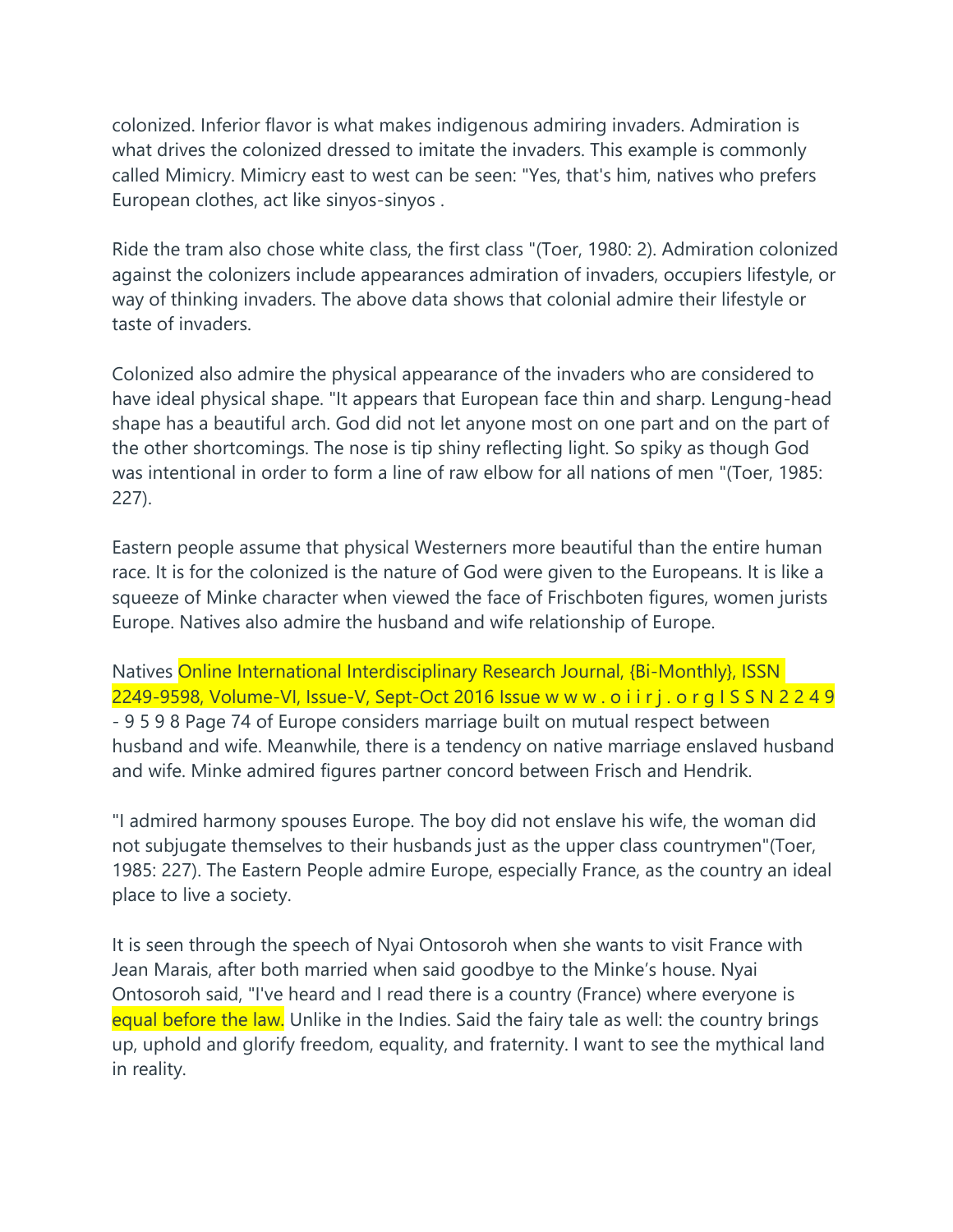Is there really a human being on the earth's beauty like that "(Toer, 1985: 198). Natives who have tasted the life of Europe found the Indies is a country that is less secure for life. It is seen through a letter by Maysoroh who has lived in France for Minke.

Maysoroh, Jean Marais, and Nyai Ontosoroh leave Indies and live in the country Jean in France. Described modernization of European and Indian primitiveness. Such letter by Maysoroh in the novel entitled Jejak Langkah . Indian life as a representation of the east are considered as urban jungle. Strong winner. Asu Gede Menang Kerahe.

The view is what drives Nyai Ontosoroh Minke ordered to take a paid security for the survival of the daily publishing field that is making progress. Indian is described as a nation are lawless freebooters. The winning wrestling physical power. Indian was drawn as a place that is not good for entrepreneurs to develop their business due to interference thugs.

"You obtain the form to declare the contents of your heart. Even so I worry about your safety. Life in the jungle is indeed Indies. Remember you're on a named of Darsam? Without him our compay would not have the way. White, brown, and yellow Bandits, will always disturb and undermine (Toer, 1985: 238).

The use of violence by thugs services has become a tradition in the colonial society. Henk Schulte NORDHOLT in A Genealogy of Violence explore services usage history thugs in society invaders. Due to the limitations of power to keep the colony too spacious, colonists relied jarigan thugs to maintain the dignity of even running the government in the villages.

In return, the thugs free to operate as long as it is not openly violate the law and order. Colonial countries cooperate with each other both criminal and strengthens. This kind of relationship pattern fosters violence in the process of state formation (Juliawan within 11-12 Years Base Number 52, November-December 2003: 65). East's impersonation pattern against West that has been overshadowed by their admiration mediated by Indo group.

Indo Group considers that Dutch civilization emulated by the indigenous Indo through intermediaries, either way they dress, make a home, sewing clothes, comb, even whistling. This view was stated Hans Hadji Moeloek (HHM) an Indo-born Parakan that HBS was finished in Semarang. HHM appointed the Government to be a consulate in Jidda. Native mimicry is not directly mimicry but mimicry through intermediaries or mediation.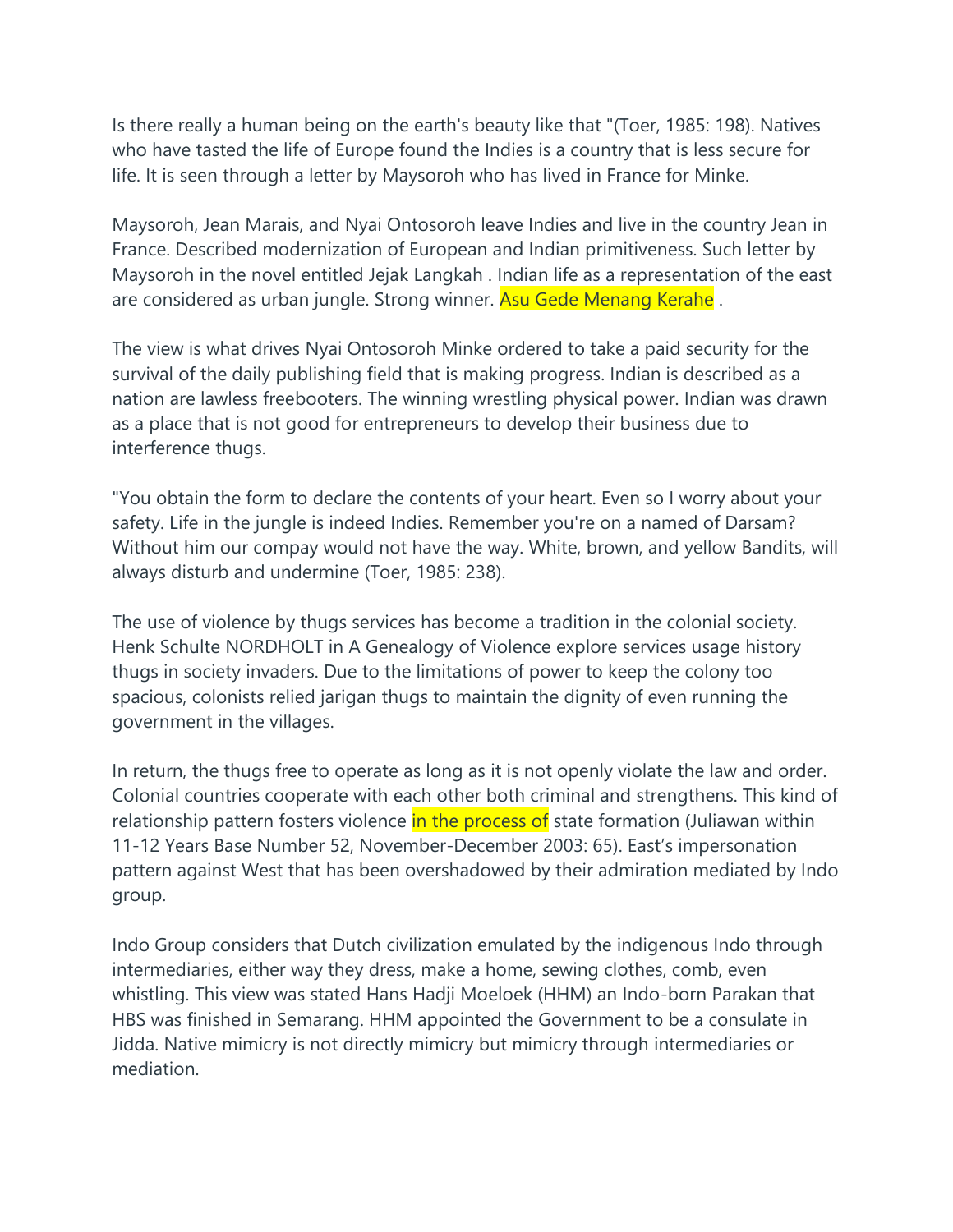The intermediary is Indo group, because indo born into a half of European and a half of Natives, a Dutch father and Natives mother. "Indies Natives took from Europe through the few of Indo group. No Indo group, in there the influence of European jammed. Indo small group numbers to enter European civilization in the life of the Native "(Toer, 1985: 275).

Eastern people also admire western people because of his wealth, virtue, and intelligence. The indicators of someone called great because it has a lot of wealth, beneficial for many people, and intelligence. Admiration colonized visible through a sympathetic figure Minke to figure Raffles are considered to have similar properties with Wedana Mangga Besar, Thamrin Mohammed Thabrie known as a generous, devout Muslim, and influential among the regents, although Thamrin just a wedana with low education of Dutch language mastery and limited knowledge. "Raffles famous as the clever and wise. Perhaps due to the similarity was also (Thamrin) as wise as he is. "(Minke said to Thamrin). (Toer, 1985: 185).

"In addition to a picture of the Queen over the entrance (pavilion) also posted an image similar to the British Lieutenant Governor General of Java, Sir Thomas Stamford Raffles. The influence of a great mister because of **Online International Interdisciplinary Research** Journal, {Bi-Monthly}, ISSN 2249-9598, Volume-VI, Issue-V, Sept-Oct 2016 Issue w w w .  $o$  i i r j . o r g I S S N 2 2 4 9 - 9 5 9 8 Page 75 his wealth, virtue, perhaps intelligence. (Toer, 1985: 183).

Although in practice the occupation in the colonies of very paradog that they do tyrannical power, colonized people still admire them because of his civilization. For the colonized, the invaders are teachers also destroyer. Occupiers regarded as a teacher for inspiring progress of science. Occupiers considered destroyer for repression against the colonized. Therefore, Minke said: "Europe as a teacher and as a destroyer" (Toer 2006: 237).

Dutch as a representation of the West regarded as the destroyer because it does not leave a space of freedom of thought in the morning colonized. Colonized suffered psychological trauma as a result of pressure invaders. Minke do not get a place in the history of his nations. Minke has struggled through the issuance of notes in the field for fighting for the universal values of humanity.

Minke struggles the concept of equality of man on earth. The earth is God's gift to man for all men have the same rights. Novel Bumi Manusia marks the concept of equality of man on earth through the central figure of Minke. Minke is kept under surveillance by the Pangemanann Police Commissioner in the novel of Rumah Kaca as a reflection of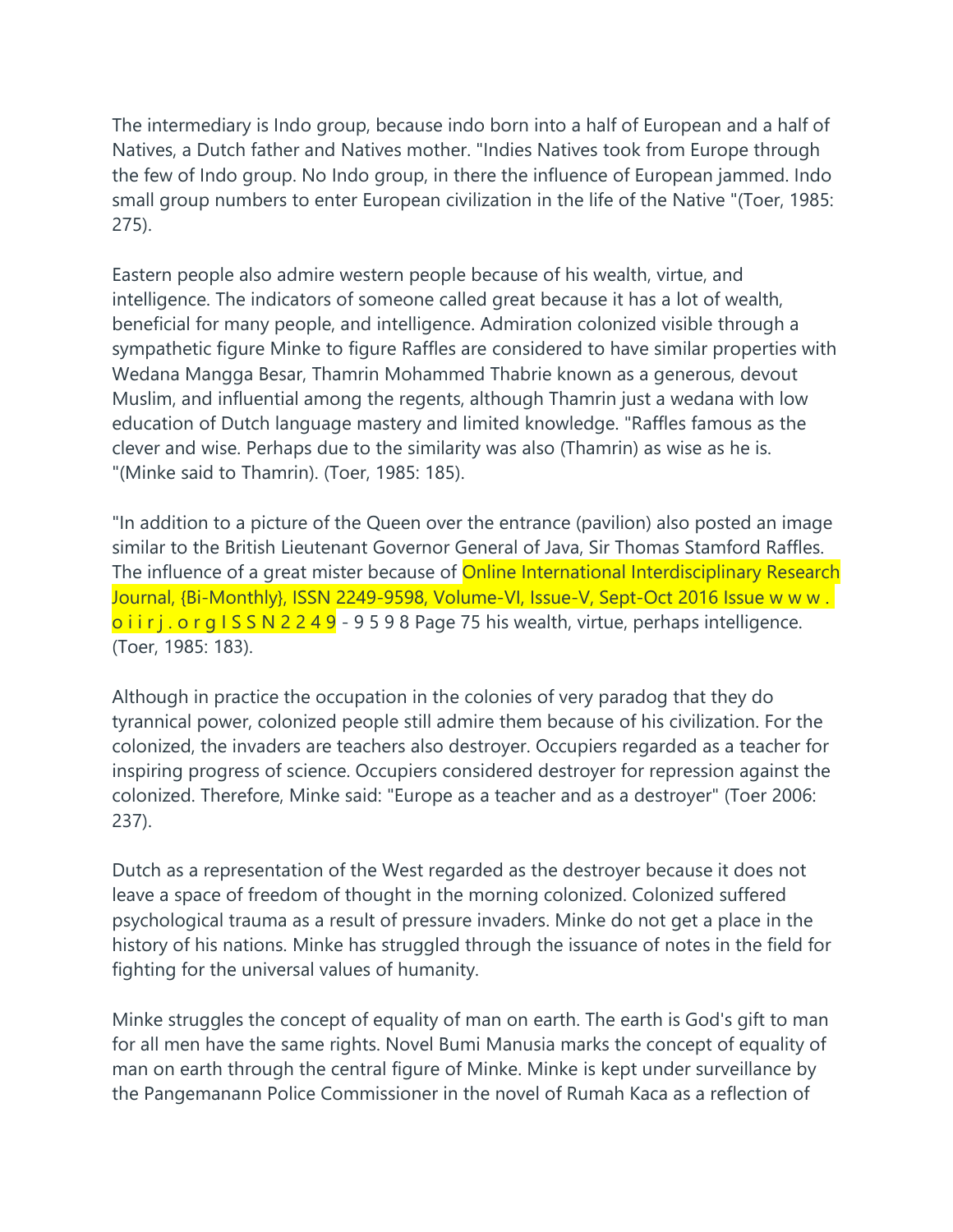our national heroes were forgotten.

After being arrested and exiled to Ambon for five years because of Medan and Syarikat Islam is considered dangerous, Minke figures released on bail willing to sign a statement of willingness not to organize. Minke rejects it. For the consequency, Minke live in the shadow of oppression and murder by the invaders. Her home in the city has switched hands into the House of Pangemanann Police Commissioner. His wife, Princess Kasiruta, has eliminated its identity by colonial powers.

His possessions in the form of lodging, stores, and the company collected the hard work has been endorsed by the invaders. He also had been exiled with his colleagues on the organization of Islamic States. Post-discharge to Ambon, Minke do not have anything else. He continued colonial supervised. All colleagues are prohibited from receiving Minke as a guest. Doctors also prohibited from providing care for Minke.

The tragic fate ultimately befell Minke. Minke death are systematically designed invaders. In a funeral where no comrades who pay their last respects, except Gunawan, loyal subordinates in Syarikat Islam, and Pangemanann, a police spy who greatly admired Dutch Minke. Even the written name on his tombstone was always removed by the colonial power.

Minke as a symbol of our national heroes who have never known people because of systematic efforts colonial nation, both white or brown colonial. Pangemanann feels the very bitter of Minke's life. Very deep sympathy towards Minke makes Pangemanann always imagined useless as a human life. Colonial make Minke lost everything: honor, wealth, social status, life, and even suppression to the grave.

Colonial also has destroyed the identity of lonely Pangemanann for the task of overseeing Minke not in accordance with his conscience. "How different is the Indian nations of the European nations, especially France. In France every person who gives something new to humankind itself gets its rightful place in the world and in history.

In the Indies, the Indian nations, it seems everyone is afraid not have a place and scrambling to overcome it "(Toer 2006: 448). Thus, admiration colonized to colonizer occupiers include physical appearance, clothing attribute invaders, occupiers lifestyle, husband-wife relationship invaders, as well as cultural invaders. The admiration mark the characteristics of Western nations as occupiers.

From the other side, it makes the admiration of the Eastern people losing its identity as a nation. E. Closing Academic reading of stories novels by Pram produce a prototype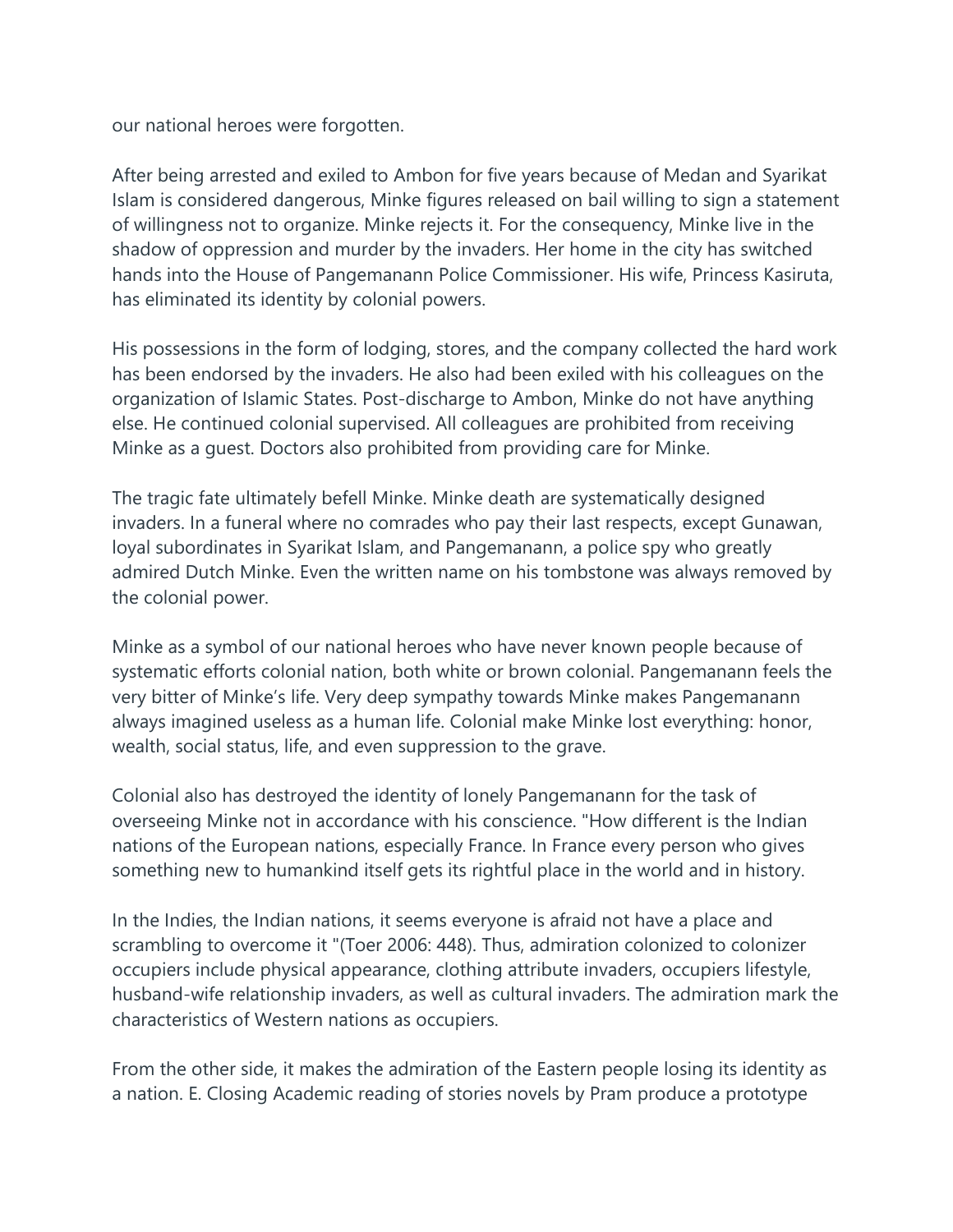representation of Eastern people. Representation prototype of Eastern people can be grouped into two poles.

The first pole, the east has the internal strength in themselves to make East Nations have strength prototypes become a great nation. The second pole, the East has internal flaws in them that makes Eastern nation mired by Western powers in a prolonged cycle. Internal strength of the east is the taste strongly defended his fate on squeezing power of the other party.

East has the ability to fight collectively against other parties who threaten the eastern people. In the post-colonial era like today, this type of behavior **Online International** Interdisciplinary Research Journal, {Bi-Monthly}, ISSN 2249-9598, Volume-VI, Issue-V, Sept-Oct 2016 Issue w w w . o i i r j . o r g  $1 S S N 2 2 4 9 - 9 5 9 8$  Page 76 is the ability to build the region's nations of Eastern equivalent of the West.

The dichotomy of developed and emerging countries in this context shifted to the ideals embodiment of correspondences as the country developed, civilized, and has a role in global expediency. In the context of the region, Asian countries must play a role in global issues. The second is a constructive force collective consciousness Eastern people to put science first as a perspective in building civilization.

Human development becomes important in creating a culture bookish knowledge as the decreasing reserves of natural resources. Therefore, the approach to literacy, education, research, and engineering into the basic obligations of the strength of Asian nations in building the nation toward regional science forward. The East weaknesses can be noted as a nation that is easily exploited and identity crisis.

Southwestern understood as controlling small forces in the East. East with limited knowledge and used Western economies for future extend the Western domination. West believe that the East is utilized when East needs help. Dependence eastern flavor continues nourished by the West to East in need of assistance with the consequences Eastern utilize for the benefit of the West.

The second destructive problem that is not productive to the nation forward area is a shadow inside Eastern nations that do not have the confidence. It is the duty of state and society building behavior of the nation to have a confidence. Believing themselves to be able to do the best for themselves, a nation will be independent.

Independence is what makes Eastern nation as a nation that is strong, resilient, prosperous, happy, civilized, and to give global benefits. REFERENCES Ashcroft, Bill, dkk.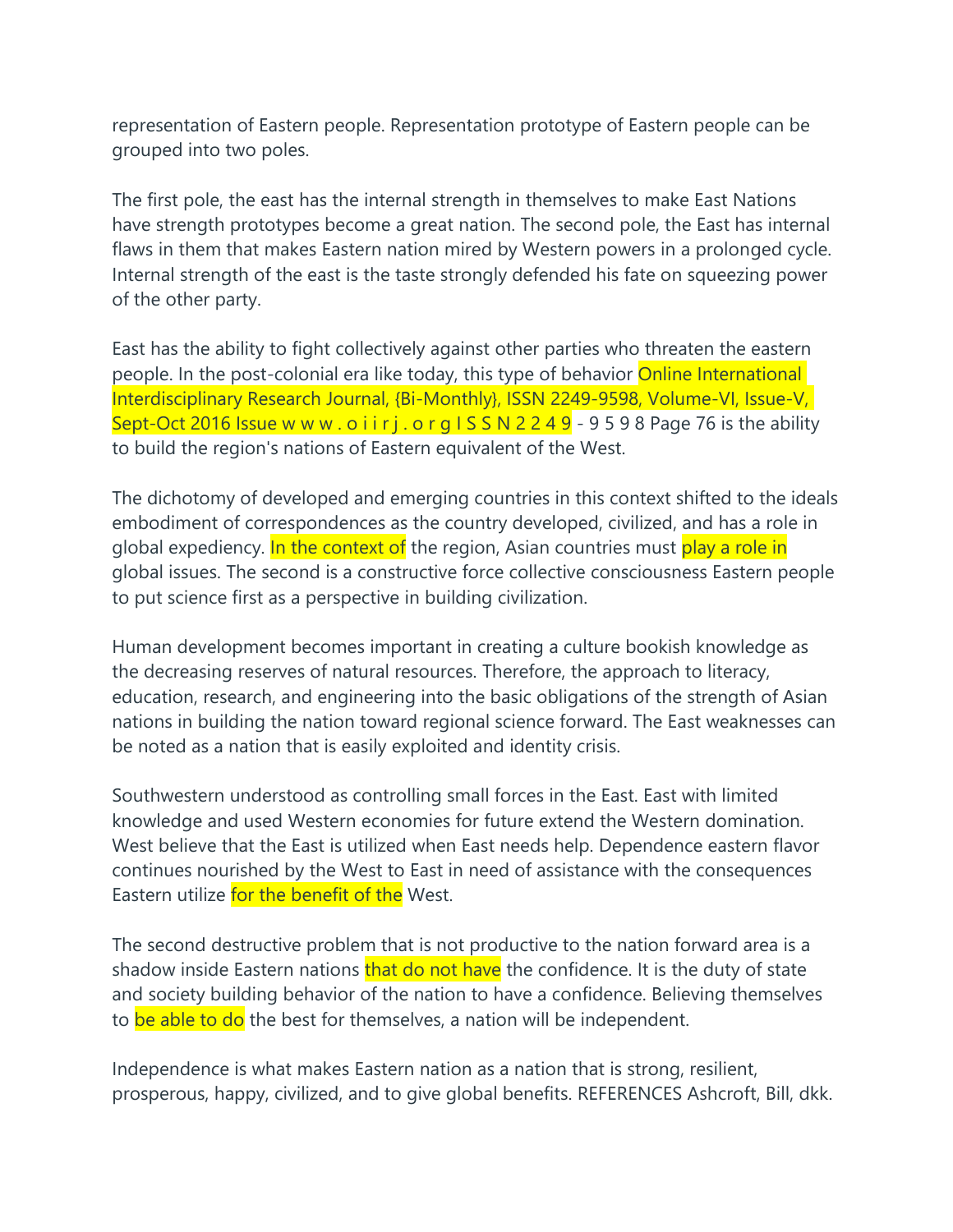2003. Menelanjangi Kuasa Bahasa: Teori dan Prakik Sastra Postkolonialisme . Yogyakarta: Qalam. Barker, Chris. 2004. Cultural Studies: Teori dan Praktik. Yogyakarta: Kreasi Wacana. Clifford, James. 1988.

The Predicarment of Culture Twentieth-Century Ethnography, Literature, and Art. Harvard University Press. Denzim, Norman K. dan Yvonna S. Lincoln (ed.) 1994. Handbook of Qualitative Research. London: Sage. Endraswara, Suwardi. 2003. Metodologi Penelitian Sastra : Epistemologi, Model,Teori, dan Aplikasi. Yogyakarta : Pustaka Widyatama. Faruk. 2007. Belenggu Pasca-Kolonial: Hegemoni dan Resistensi dalam Sastra Indonesia. Yogyakarta: Pustaka Pelajar. Faruk dkk. 2000.

Perlawanan Diskriminasi Rasial-Etnik: Konteks Sosial-Ideologis Kritik Sastra Tionghoa Peranakan. Jakarta: Yayasan Indonesia Tera. Hadi W.M., Abdul. 2008. Hermeneutika Sastra Barat dan Timur . Jakarta: Pusat Bahasa Depdiknas. Hefner, Robert W. (ed.). 2007. Politik Multukultarisme: Menggugat Realitas Kebangsaan. Yogyakarta: Kanisius. Herfanda, Ahamdun Yosi, dkk [ed.]. 2003. Sastra Kota: Bunga Rampai Esai Temu Sastra Jakarta . Yogyakarta: Bentang. Juliawan, Hari B. 2003.

Wajah Murung Masyarakat Pascakolonial dalam Basis Nomor 11-12 Tahun Ke-52, November—Desember 2003. Kahin, George McTurnan. 1952. Nasionalisme dan Revolusi di Indonesia. Miles, Matthew B dan A. Michel Huberman. 2007. Analisis data Kualitatif: Buku Sumber tentang Metode-Metode Baru (diterjemahkan oleh Tjetjep Rohendi Rohidi dari judul Quatitative Data Analysis). Jakarta: UI Press.

Morton, Stephen. 2008. Gayatri Cakravorty Spivak: Etika, Subaltern dan Kritik Penalaran Postkolonial (Diterjemahkan oleh Wiwin Indiarti (terjemahan) . Yogyakarta: Pararaton. Palmer, Richard E. 2005. Hermeneutika: Teori Baru Mengenai Interpretasi. (Diterjemahkan oleh Musnur Hery dan Damanhuri Muhammed dari dudul asli Interpretation Theory in Schleirmacher, Dilthey, Heidegger, and Gadamer, Northwestern University Press, Evanston, 1969). Yogyakarta: Pustaka Pelajar.

Online International Interdisciplinary Research Journal, {Bi-Monthly}, ISSN 2249-9598, Volume-VI, Issue-V, Sept-Oct 2016 Issue w w w . o i i r j . o r g I S S N 2 2 4 9 - 9 5 9 8 Page 77 Patton, Michael Quinn. 1988. Qualitative Evaluation Methods . London: SAGE Publications. Raffles, Thomas Stamford. 2008. The History of Java (diterjemahkan oleh Eko Prasetyaningrum dkk). Jakarta: Narasi. Ratna, Nyoman Kutha. 2010.

|                              | Metode Penelitian Kajian Budaya dan Ilmu Sosial Humaniora pada Umumnya. |  |
|------------------------------|-------------------------------------------------------------------------|--|
| Yogyakarta: Pustaka Pelajar. | . 2008. Postkolonialiesme Indonesia Relevansi <mark>Sastra.</mark>      |  |
| Yogyakarta: Pustaka Pelajar. | 2007. Teori, Metode, dan Teknik Penelitian Sastra.                      |  |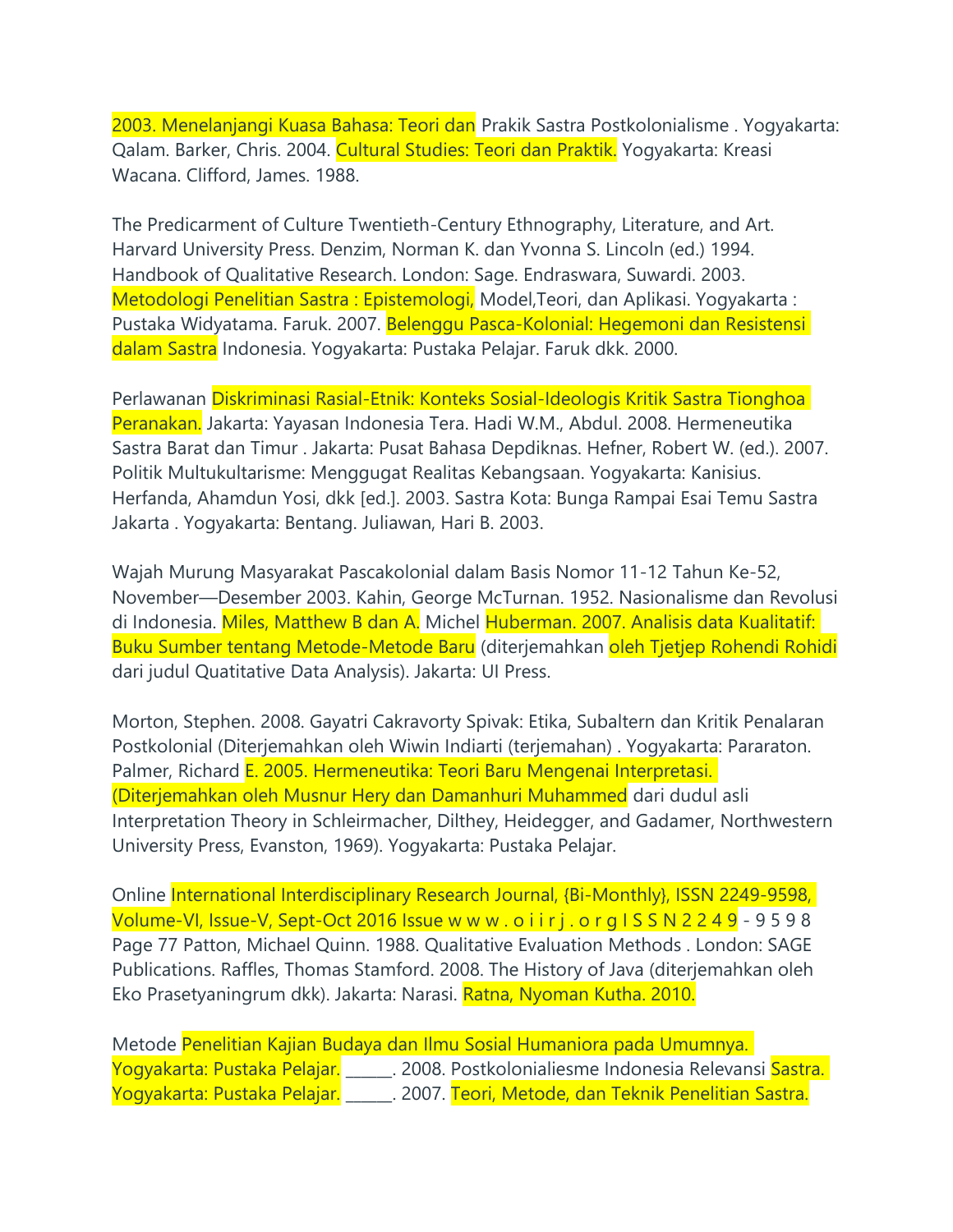Teori, Metode, dan Teknik Penelitian Sastra . Yogyakarta: Pustaka Pelajar. \_\_\_\_\_\_. 2005. Sastra dan Kultural Studies: Representasi Fiksi dan Fakta. Yogyakarta: Pustaka Pelajar. \_\_\_\_\_\_. 2003. Paradigma Sosiologi Sastra .

Yogjakarta: Pustka Pelajar. Ricklefs, M.C. 2008. Sejarah Indonesia Modern 1200-2008 . Jakarta: PT Serambi Ilmu Semesta. Said, Edward W. 2010. Orientalisme . Yogyakarta: Pustaka Pelajar. \_\_\_\_\_\_\_\_\_. 2003. Kekuasaan, Politik, dan Kebudayaan . Jakarta: Pustaka Promethea \_\_\_\_\_\_\_\_\_. 2001. Orientalisme . Bandung: Penerbit Pustaka Sarup, Madan. 2008. Panduan Pengantar untuk Memahami Postrukturalisme dan Posmodernisme. Yogyakarta: Jalasutra. Suseno, Franz Magnis. 2008.

Etika Kebangsaan Etika Kemanusiaan: 79 Tahun Sesudah Sumpah Pemuda . Yogyakarta: IMPULSE (Institute for Multiculturalism and Pluralism Studies). \_\_\_\_\_\_\_\_. 2001. Etika Jawa: Sebuah Analisa Filsafat tentang Kebijaksanaan Hidup Jawa. Jakarta: PT Gramedia Pustaka Utama. Toer, Pramoedya Ananta. 1980. Bumi Manusia. Jakarta: Hasta Mitra. \_\_\_\_\_\_\_\_\_\_. 1985. Jejak Langkah . Jakarta: Hasta Mitra. \_\_\_\_\_\_\_\_\_\_. 1997. Nyanyi Sunyi Seorang Bisu 2. Jakarta: Lentera \_\_\_\_\_\_\_\_\_. 2009.

Anak Semua Bangsa. Jakarta: Lentera Dipantara. \_\_\_\_\_\_\_\_\_\_. 2006. Rumah Kaca. Jakarta: Lentera Dipantara.

INTERNET SOURCES:

-------------------------------------------------------------------------------------------

1% -

https://www.researchgate.net/publication/307607395\_Islamic\_Socio-Ethics\_for\_a\_Just\_So ciety\_An\_Overview

<1% - http://rajpub.com/index.php/jam/article/view/6851/6814

<1% - http://e-jurnal.unisda.ac.id/index.php/index

<1% - https://www.scribd.com/presentation/246636195/introduction-to-post-colonial  $<1\%$  -

https://www.neliti.com/publications/116924/membaca-resistensi-terhadap-kolonialisme -dalam-cerpen-samin-kembar-karya-triyant

<1% - http://johndclare.net/peacetowar1919-1939\_redruth.htm

<1% - http://www.everyculture.com/A-Bo/Armenia.html

<1% - https://genzet.blogspot.com/

 $1\% -$ 

https://eroxbox.blogspot.com/2017/10/key-concepts-in-post-colonial-studies.html  $<1\%$  -

https://www.researchgate.net/publication/309615725\_Island\_Studies\_as\_a\_Decolonial\_Pr oject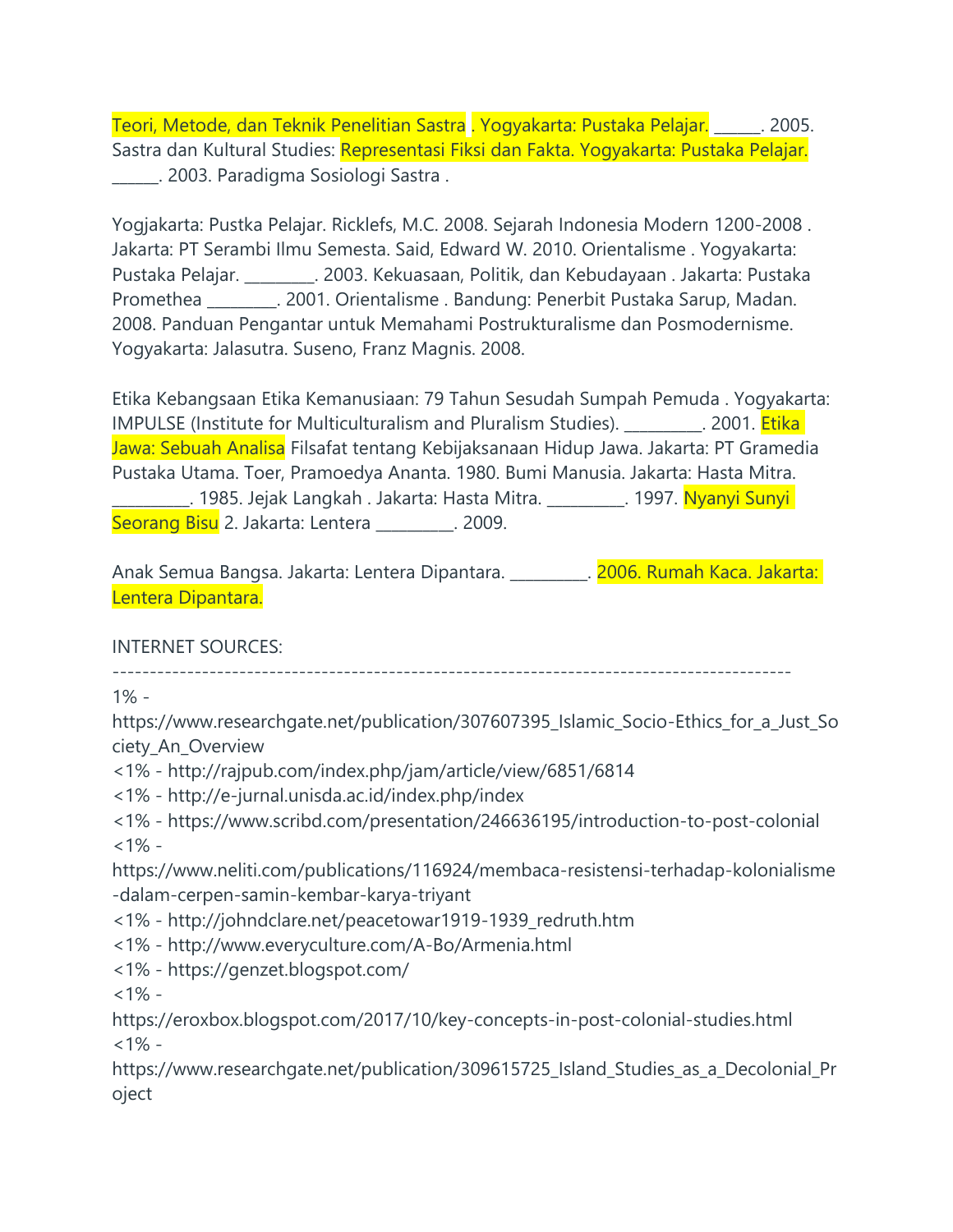$<1\%$  -

https://www.researchgate.net/publication/313164095\_Online\_International\_Interdisciplin ary\_Research\_Journal\_Bi-Monthly\_ISSN\_2249-9598\_Volume-VII\_Jan\_2017\_Special\_Issue <1% - https://www.bartleby.com/topics/Imperialism-in-Africa-Essay

<1% - https://journals.humankinetics.com/view/journals/jsm/33/5/article-p481.xml

<1% - https://quizlet.com/192636164/hist-1112-exam-3-flash-cards/

 $1% -$ 

https://newyorkessays.com/essay-post-colonial-theory-extended-definition-essay/

<1% - https://quizlet.com/42216831/ap-world-unit-7-questions-flash-cards/

- <1% http://www.danielpipes.org/232/muslims-in-the-west-can-conflict-be-averted
- <1% http://www.authorstream.com/Presentation/brigitte33-1703669-postcolonialism/
- <1% http://evolution-textbook.org/content/free/glossary/glossary.html

 $<1\%$  -

https://www.academia.edu/35490430/Tracing\_Origins\_Ilustrado\_Nationalism\_and\_the\_R acial\_Science\_of\_Migration\_Waves

<1% - https://en.wikipedia.org/wiki/Feminist\_movements\_and\_ideologies

<1% - http://rajpub.com/index.php/jam/article/view/543/pdf\_69

 $<1\%$  -

http://www.askliterature.com/prose/edward-said/culture-and-imperialism-edward-said/

- <1% https://seekerforfreedom.blogspot.com/
- <1% http://www.mythi.com.br/acervo/Mythi\_from\_Andromeda\_to\_print.pdf  $<1\%$  -
- http://www.psychosocial.com/IJPR\_10/Cultural\_Demographic\_Factors\_of\_Sz\_Russo.html
- <1% https://www.ukessays.com/essays/history/colonialism-ireland-australia-9480.php
- <1% https://kb.osu.edu/bitstream/handle/1811/54631/1/Swamy\_Thesis\_Final.pdf
- <1% https://www.ncbi.nlm.nih.gov/pmc/articles/PMC2831353/
- <1% https://www.academia.edu/6869191/Introduction\_to\_Orientalism
- <1% https://plato.stanford.edu/entries/african-ethics/

 $<1\%$  -

https://www.researchgate.net/publication/249680741\_A\_Sound\_Education\_for\_All\_Multic ultural\_Issues\_in\_Music\_Education

<1% - http://www.paclii.org/pg/CPCReport/Cap2.htm

<1% - https://link.springer.com/article/10.1057%2Fcpt.2008.39

<1% - https://quizlet.com/102906412/leadership-development-1-2-flash-cards/  $<1\%$  -

http://untag-smd.ac.id/files/Perpustakaan\_Digital\_2/POLITICS%20AND%20GOVERNMEN T%20Politics%20of%20Culture%20in%20Iran%20Anthropology,%20politics%20and%20s ociety%20in%20the%20twe.pdf

<1% - https://core.ac.uk/display/90973607

 $<1\%$  -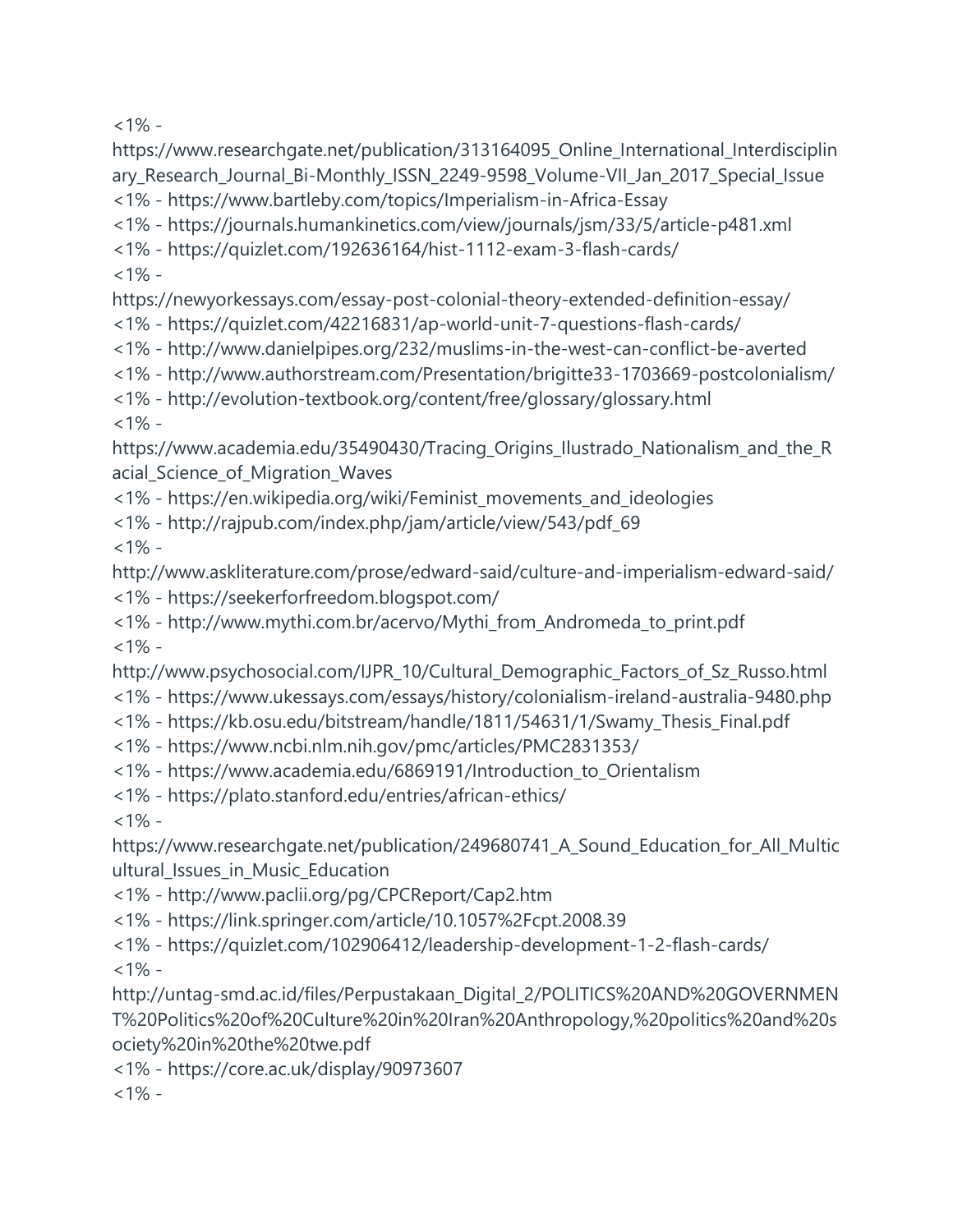https://www.amazon.com/Cultural-Studies-1983-Theoretical-Selected/dp/0822362635  $<1\%$  -

http://seas3.elte.hu/coursematerial/BulgozdiImola/LiteratureandFilmasModernMytholog y.doc

<1% - https://doaj.org/toc/2302-9269

 $<1\%$  -

https://id.quora.com/Mengapa-dulu-karya-Pramoedya-Ananta-Toer-sempat-dilarang-b eredar-di-Indonesia

<1% - http://libguides.usc.edu/writingguide/bookreview

<1% - https://wiki2.org/en/Dutch\_East\_India\_Company

<1% - http://journal.ipb.ac.id/index.php/jmht/about/submissions

 $<1\%$  -

https://courses.lumenlearning.com/baycollege-introbusiness/chapter/reading-communi cation-barriers/

- <1% https://www.sciencedirect.com/topics/computer-science/data-collection-process
- <1% https://quizlet.com/204798332/market-research-comprehensive-flash-cards/
- <1% https://en.wikipedia.org/wiki/Conversation\_analysis
- <1% http://dissertation.laerd.com/process-stage6-step7.php

 $<1\%$  -

https://quizlet.com/290151361/research-polit-beck-final-exam-terms-flash-cards/  $<1\%$  -

https://mafiadoc.com/business-research-methods\_5a03512e1723dd966042dbda.html  $<1\%$  -

https://www.academia.edu/13372528/Ideology\_of\_the\_News\_Text\_of\_TvOne\_A\_Study\_of \_Critical\_Discourse\_Analysis\_Proceedings\_

 $<1\%$  -

https://www.academia.edu/10557684/The Practice of Hermeneutics in the Orthodox T radition

<1% - https://godofreason.com/user/image/islamevilinthenameofgod.doc  $<1\%$  -

https://www.itstactical.com/forum/index.php?/topic/450-security-in-the-barracks-on-po st/

<1% - https://issuu.com/epaper-kmb/docs/bpi\_10122014

<1% - https://issuu.com/epaper-kmb/docs/bpi\_07022017

<1% - https://issuu.com/kevinjparker/docs/rga\_magazine\_november\_2019\_nov151  $<1\%$  -

https://wehavekids.com/having-baby/Most-Common-Reasons-Why-People-Want-Child ren

<1% - https://www.goodreads.com/book/show/35051890-uncanny-magazine-issue-16

<1% - https://en.wikipedia.org/wiki/Gentlemen%27s\_Agreement\_of\_1907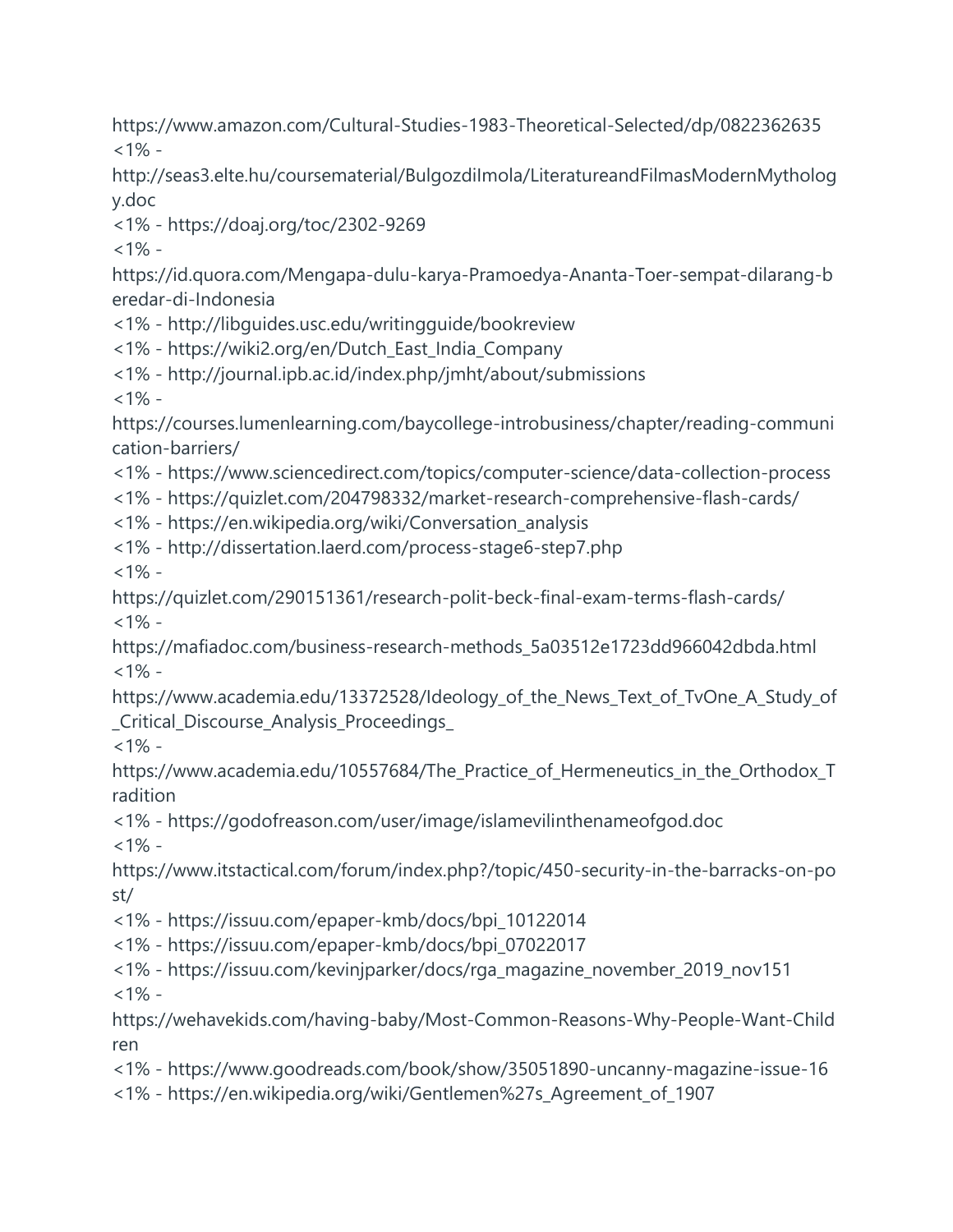<1% - https://www.scribd.com/document/380251615/Jurisprudence-2017-VLE

<1% - https://www.cram.com/essay/colonization-in-the-congo/F3M2S2NAJ

<1% - https://sustainabledevelopment.un.org/content/documents/2843WESS2013.pdf

<1% - https://en.wikipedia.org/wiki/Talk:India/Archive\_36

<1% - https://www.nairaland.com/2407399/ancient-egypt-biggest-mistake-failing  $<1\%$  -

https://mafiadoc.com/pdf-whole-thesis-title-page-not-included\_599650c71723ddd069f b35cc.html

<1% - https://www.gutenberg.org/files/58360/58360-h/58360-h.htm

 $<1\%$  -

https://www.websitependidikan.com/2018/11/asu-gedhe-menang-kerahe-artinya.html

<1% - https://thebaffler.com/ancestors/reflections-violence-united-states

<1% - http://feeds2.feedburner.com/blogspot/ZFtF

 $<1\%$  -

https://www.asean.org/storage/2012/05/2019-02-25-ASEAN-Paper-The-Role-of-Safegu ard-Measures-in-ASEAN.pdf

 $<1\%$  -

https://drgarybrowntherapy.com/21-things-your-child-should-be-able-to-doand-should -do-by-the-age-of-12/

 $<1\%$  -

http://repository.usu.ac.id/bitstream/handle/123456789/34786/Reference.pdf;sequence  $=2$ 

<1% - http://jmb.lipi.go.id/index.php/jmb/article/view/340

 $<1\%$  -

http://perpustakaan.undiksha.ac.id/perpustakaanfbs/xadmin/bibiliografi/dashbord/cetak /print.php

<1% - https://saifuldzulfikar.blogspot.com/

 $<1\%$  -

https://siakad.unesa.ac.id/akademik/file\_diskripsi\_matkul/0072016S1%20P%20BHS%20I NDONESIA.pdf

<1% - https://abstrak.uns.ac.id/wisuda/upload/C0112046\_bab5.pdf  $<1\%$  -

https://www.academia.edu/8189924/PERAN\_KOMISI\_PEMILIHAN\_UMUM\_KPU\_KOTA\_M ALANG\_DALAM\_VERIFIKASI\_CALON\_ANGGOTA\_DEWAN\_PERWAKILAN\_RAKYAT\_DAERA H\_DPRD\_PADA\_PEMILU\_LEGISLATIF\_2014

 $<1\%$  -

http://repository.usu.ac.id/bitstream/handle/123456789/29491/Reference.pdf;sequence  $=2$ 

<1% - http://jurnalbaca.pdii.lipi.go.id/index.php/baca/article/download/419/275

<1% - http://eprints.ums.ac.id/49755/12/DAFTAR%20PUSTAKA.pdf